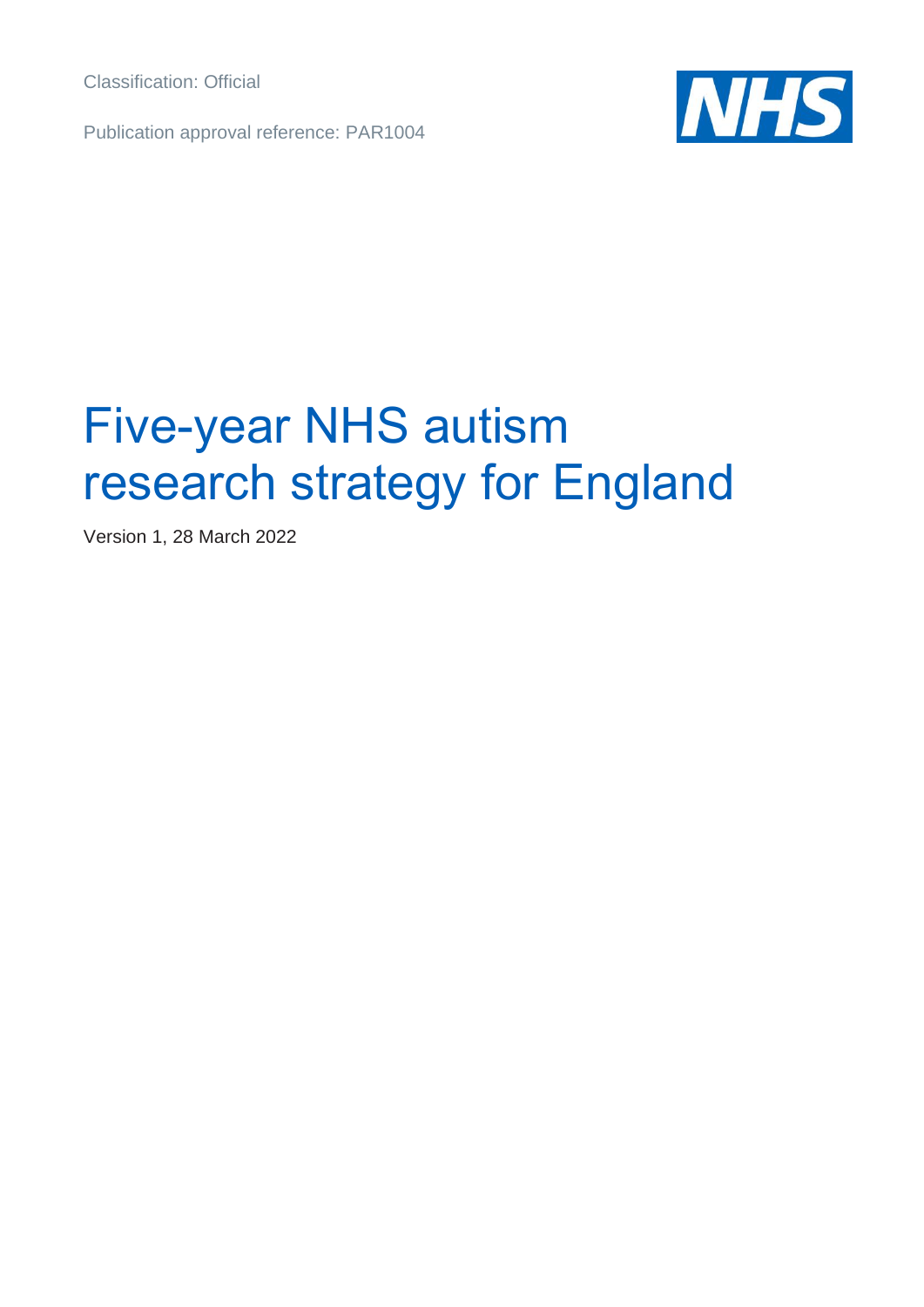## **Contents**

| Build an evidence culture in NHS autism services 15<br>1.    |  |  |  |
|--------------------------------------------------------------|--|--|--|
| Appropriate funding for autism research in England  16<br>2. |  |  |  |
| 3.                                                           |  |  |  |
| $\mathbf{4}$                                                 |  |  |  |
| 5.                                                           |  |  |  |
|                                                              |  |  |  |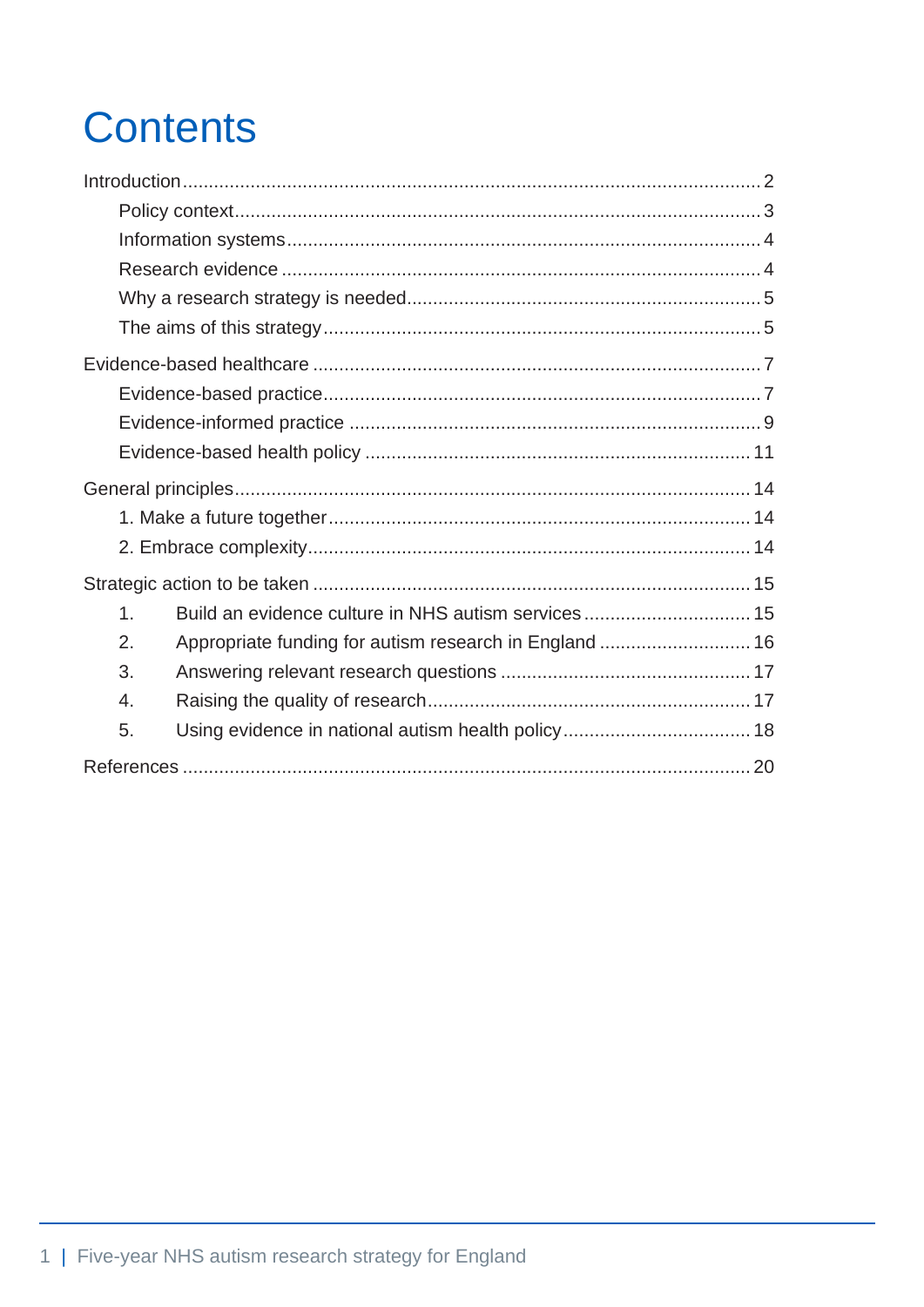## <span id="page-2-0"></span>Introduction

Autism is not a rare condition (about  $1-2\%$  of England's population is autistic).<sup>1,2</sup> Autism should not bar anyone from a happy, healthy and long life; yet relative to their non-autistic peers, autistic people frequently experience the following:

- **More mental ill-health.** Autistic people have higher rates of almost all mental health conditions when compared with non-autistic people; for example, attention deficit hyperactivity disorder, oppositional defiant disorder, anxiety disorder, disordered eating, mood disorders or personality disorders.<sup>3,4</sup>
- **Greater likelihood of poor physical health and/or disabilities.** Autistic people are more likely to have cardiovascular conditions, <sup>5</sup> epilepsy, <sup>6</sup> a physical disability or a learning disability.<sup>7,8</sup>
- **More and/or broader determinants of poor health.** Autistic people are more likely to be underemployed<sup>9</sup>, live in inadequate housing<sup>10</sup>, experience stigma and discrimination<sup>11</sup>, be obese,<sup>12</sup> be physically inactive,<sup>13</sup> or to have restricted and undernutritious diets. 14
- **Greater difficulties accessing care.** Accessing an autism diagnosis takes too long and the system is adversarial.<sup>15,16</sup> Access to, and quality of, both diagnostic assessment and post-diagnostic support is also regionally inconsistent. 17,18 Autistic people often struggle to access general health services because of providers failing to accommodate their sensory sensitivities, communication difficulties, anxiety, or poor planning and organisational skills, further compounding their already poor outcomes.<sup>19</sup>
- **Shorter life.** Sadly, we now know that autistic people, on average, die younger than their non-autistic counterparts. For autistic people without a learning disability, a leading cause of early death is suicide with the highest rates among those not diagnosed until later life. For autistic people with a learning disability, the leading cause of early death is epilepsy. 20,21

Most autistic people have multiple co-occurring long-term conditions which underscores the importance of not only improving autism-specific services but of improving care for autistic people across all health and care services.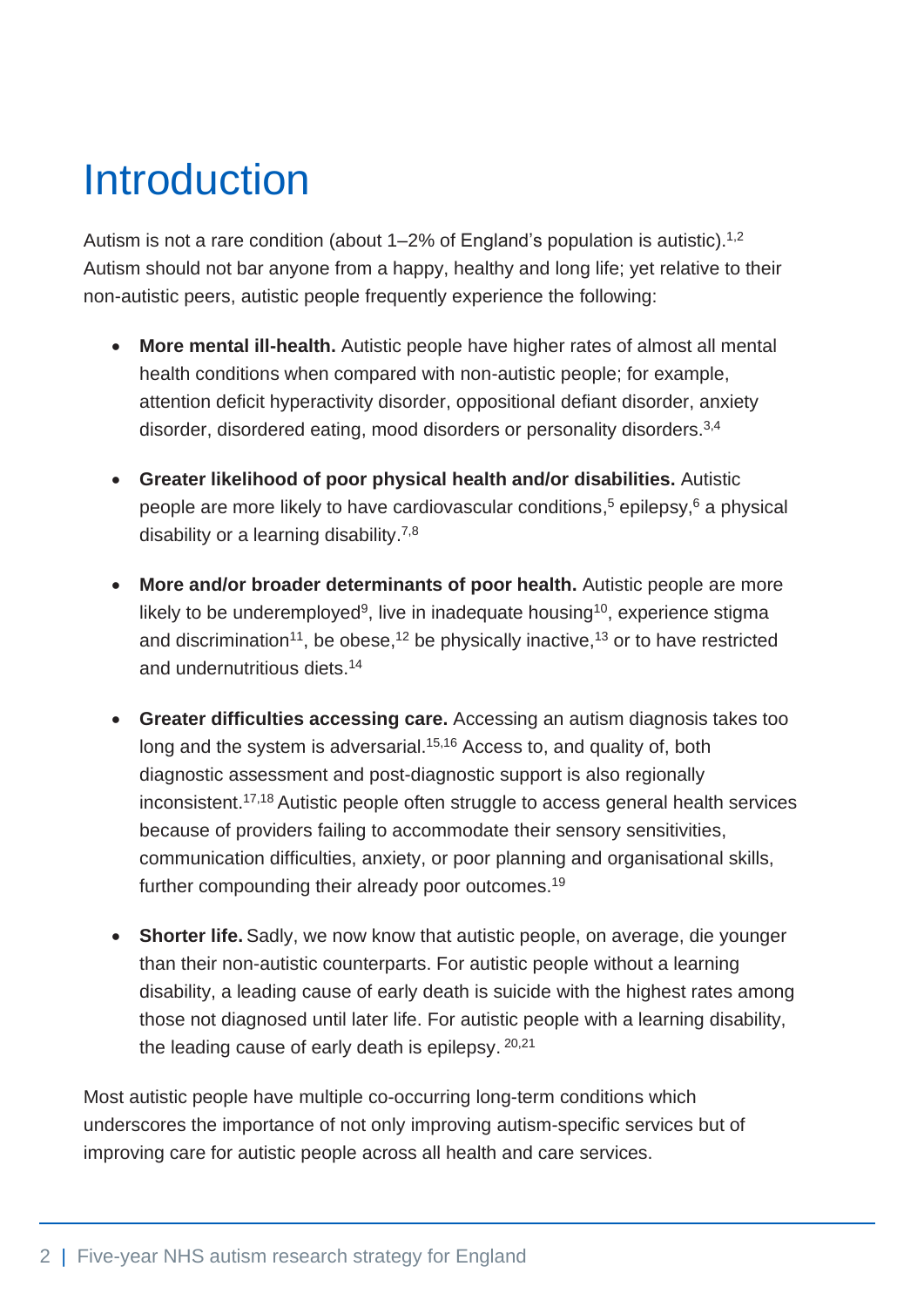The typically poor outcomes experienced by autistic people, described in brief here, are not acceptable. These poor outcomes remain despite the total estimated societal lifetime economic cost of supporting autistic people being higher than for cancer, stroke and heart disease combined.<sup>22</sup> These poor outcomes remain despite an increasing number of public policies committing to improving autistic people's lives throughout the last decade. These outcomes can be improved if more policies are backed by reliable evidence.

We must build an evidence-based healthcare system that systematically and incrementally reduces the health inequalities to realise autistic people's equal rights to happy, healthy, and long lives.

### <span id="page-3-0"></span>Policy context

The Autism Act (2009) prompted the publication of successive adult autism strategies in 2010<sup>23</sup> and 2014<sup>24</sup> In 2018, following alarming evidence that autistic people were at greater risk of dying early,<sup>25</sup> the Department of Health and Social Care (DHSC) refreshed the then current strategy to make improving autistic people's life expectancy an overarching health policy objective. <sup>26</sup> In 2021, the adult autism strategy was replaced by the national [strategy for autistic children, young people and adults.](https://www.gov.uk/government/publications/national-strategy-for-autistic-children-young-people-and-adults-2021-to-2026/the-national-strategy-for-autistic-children-young-people-and-adults-2021-to-2026)<sup>27</sup>

In 2015, NHS England, the Local Government Association and Association of Directors of Adult Social Services published a national plan called [Building the Right](https://www.england.nhs.uk/learning-disabilities/natplan/)  [Support](https://www.england.nhs.uk/learning-disabilities/natplan/)<sup>28</sup> to address instances of poor and abusive care of people with a learning disability and autistic people in mental health hospitals. It directs efforts to improve the quality of community care and to reduce the reliance on mental health inpatient care for autistic people and people with a learning disability.

In 2019, NHS England and NHS Improvement took on a more focused role in autism policy following the inclusion of autism as a clinical priority in the NHS Long Term Plan, and in 2020, formed a national autism team to drive improvements in autistic people's health.

The policy documents listed above and associated funding may or may not be effecting positive change, but for us to be confident in the outcomes of these policies, they need to be underpinned by research evidence and evaluated with health information systems. Policy changes and clinical guidelines should always be rooted in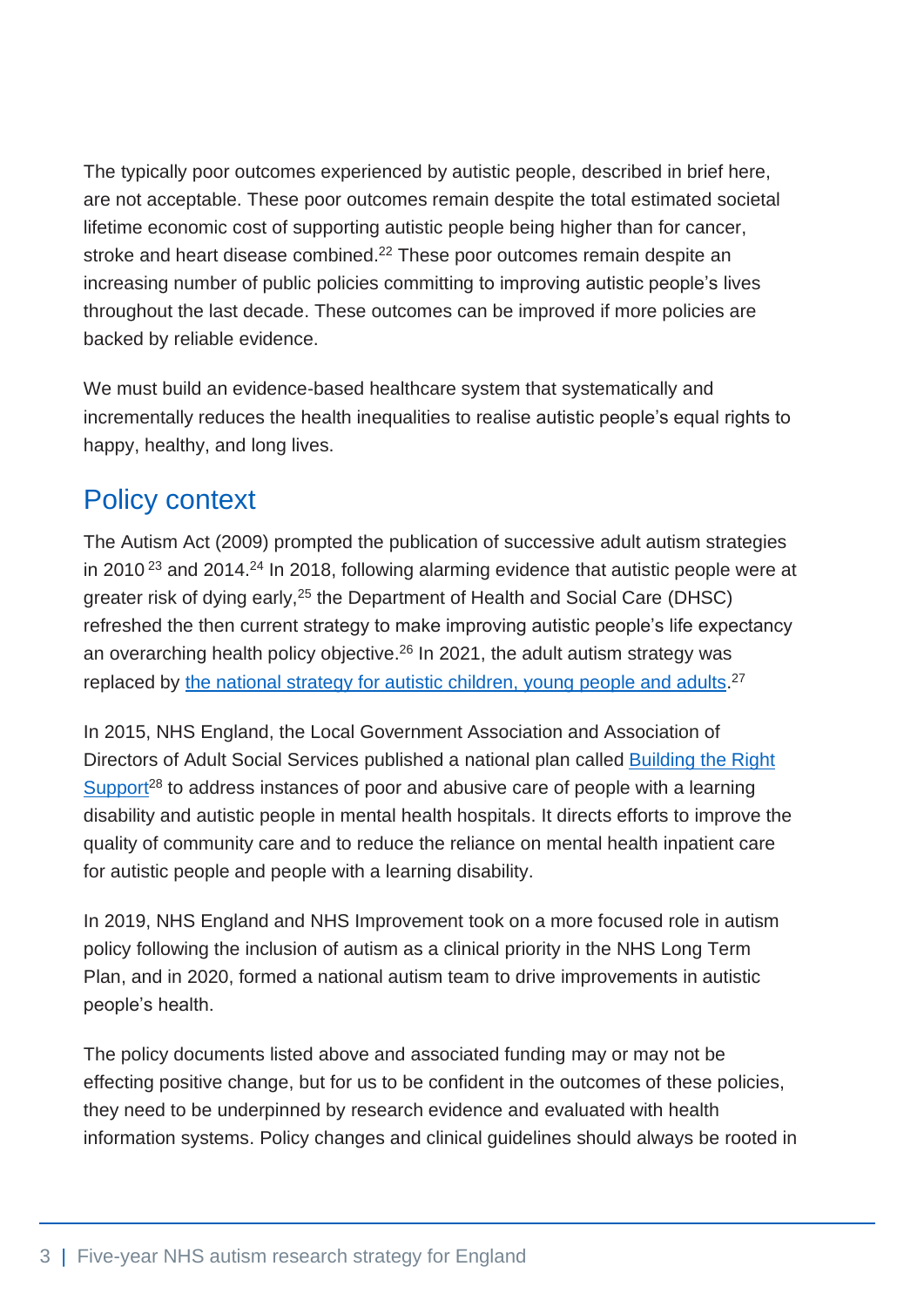evidence and routinely evaluated to ensure real-world impact on improving health care for autistic people.

This document sets out a five-year strategic plan for anyone with a personal or professional stake in improving health services for autistic people in England. This is a plan to improve the generation and use of high-quality evidence to improve autistic people's physical and mental health.

## <span id="page-4-0"></span>Information systems

One challenge when trying to improve health care for autistic people has been the availability and use of health information systems. For the commitments articulated in these successive autism policy documents to be effective they must be turned into practical steps and implemented in a wide variety of health settings in every area of the country. For professionals and policy makers to determine if investments made by the NHS are effective at achieving their intended purpose, information about the health of autistic people and their use and experience of health services needs to be routinely collected and reported.

To support this and in parallel to this strategy, NHS England and NHS Improvement will publish an autistic people's health information strategy which seeks to ensure that we routinely use nationally collected data to document changes in autistic people's health and their use and experience of services.<sup>29</sup>

The use of health data as described will improve our ability to identify when a service, policy initiative or intervention is working, represents value for money and may warrant further investment. Increased data analysis will also allow us to determine whether services are underperforming, if policy initiatives fail to yield positive results and when interventions are not (cost) effective.

## <span id="page-4-1"></span>Research evidence

A related but separable challenge to improving healthcare for autistic people is the extent to which improvement efforts are backed by science. This is a two-part issue, first, relevant, high-quality evidence must exist, second, this evidence must be applied judiciously when healthcare decisions are taken.

The NHS Long Term Plan emphasised "the critical importance of research and innovation [...] to drive future outcomes improvements". It also set out the ambitious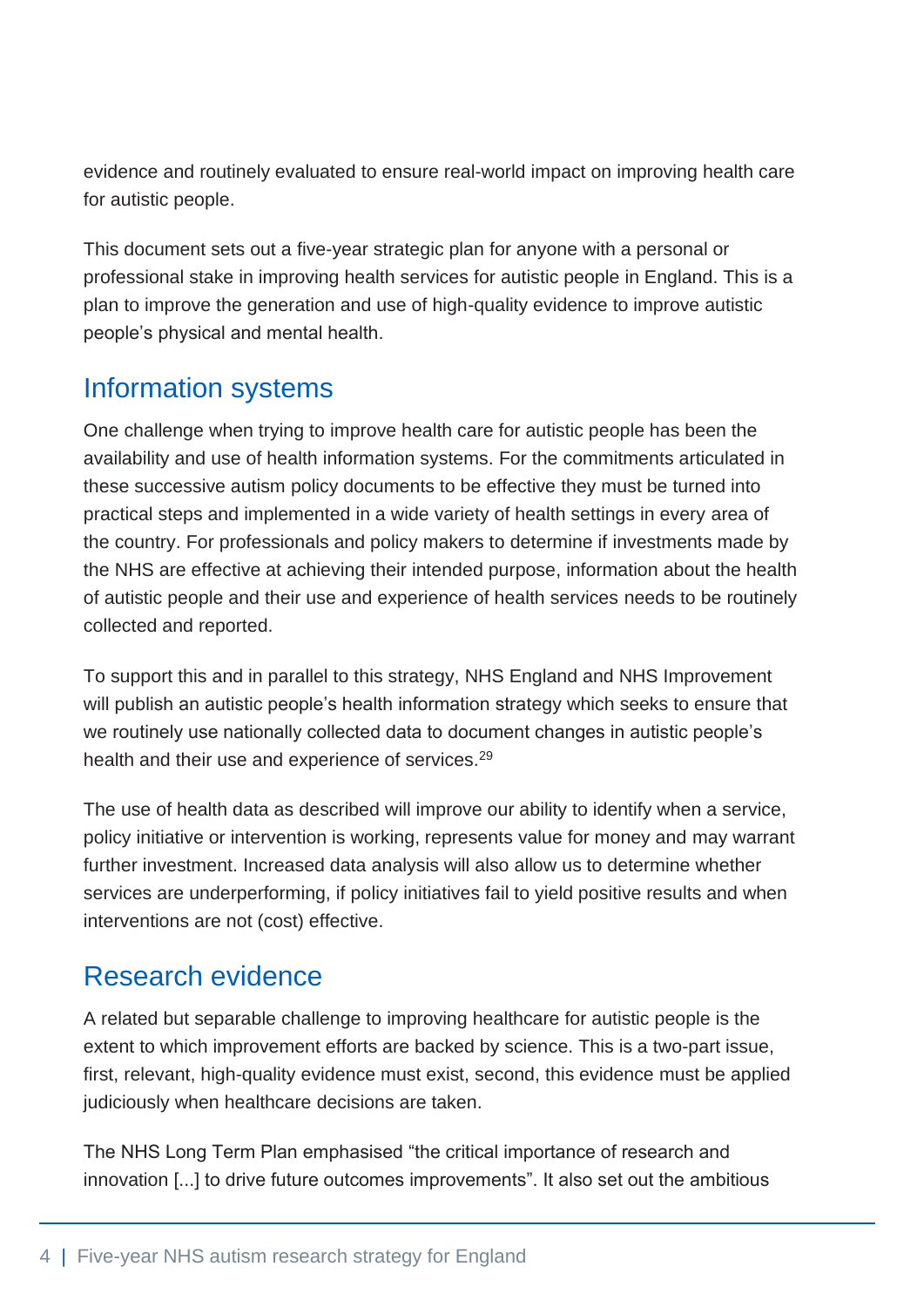goal of ensuring all autistic people can live "happier, healthier, longer lives"; a vision shared with Autistica, the UK's leading charitable autism research funder, who supported the development of this strategic plan.

## <span id="page-5-0"></span>Why a research strategy is needed

Change is needed to ensure health policy and clinical decisions about the care provided to autistic people is consistently based on the best available scientific evidence.

Subjective belief, of professionals, commissioners, clinicians, patients or advocates, irrespective of its provenance and no matter how principled, provides an insufficient justification for policy or clinical decision making.

Moreover, changes to the healthcare system are often driven by political urgency which can result in decisions that preclude the possibility of meaningfully evaluating the effect of those changes (eg assigning all patients to a treatment, not allowing random assignment, commissioning inappropriate evaluation method, etc.).

The need for urgency should not be used as a justification to act without adequate evidence, especially when those actions may hamper the ability to generate evidence in future.

Co-ordinated and strategic action is needed to improve our ability to act with urgency without undermining our ability to measure the effectiveness of healthcare changes made. This research strategy sets out the first steps that need to be taken to build better evidence-based healthcare for autistic people in England.

## <span id="page-5-1"></span>The aims of this strategy

- 1. Determine which areas of NHS autism service provision in England are based on reliable evidence and which areas require further research.
- 2. Ensure there is a better fit between the evidence produced and the evidence gaps in the NHS in England.
- 3. Facilitate the use of the best current evidence when making decisions about autism services provided by or paid for by the NHS in England.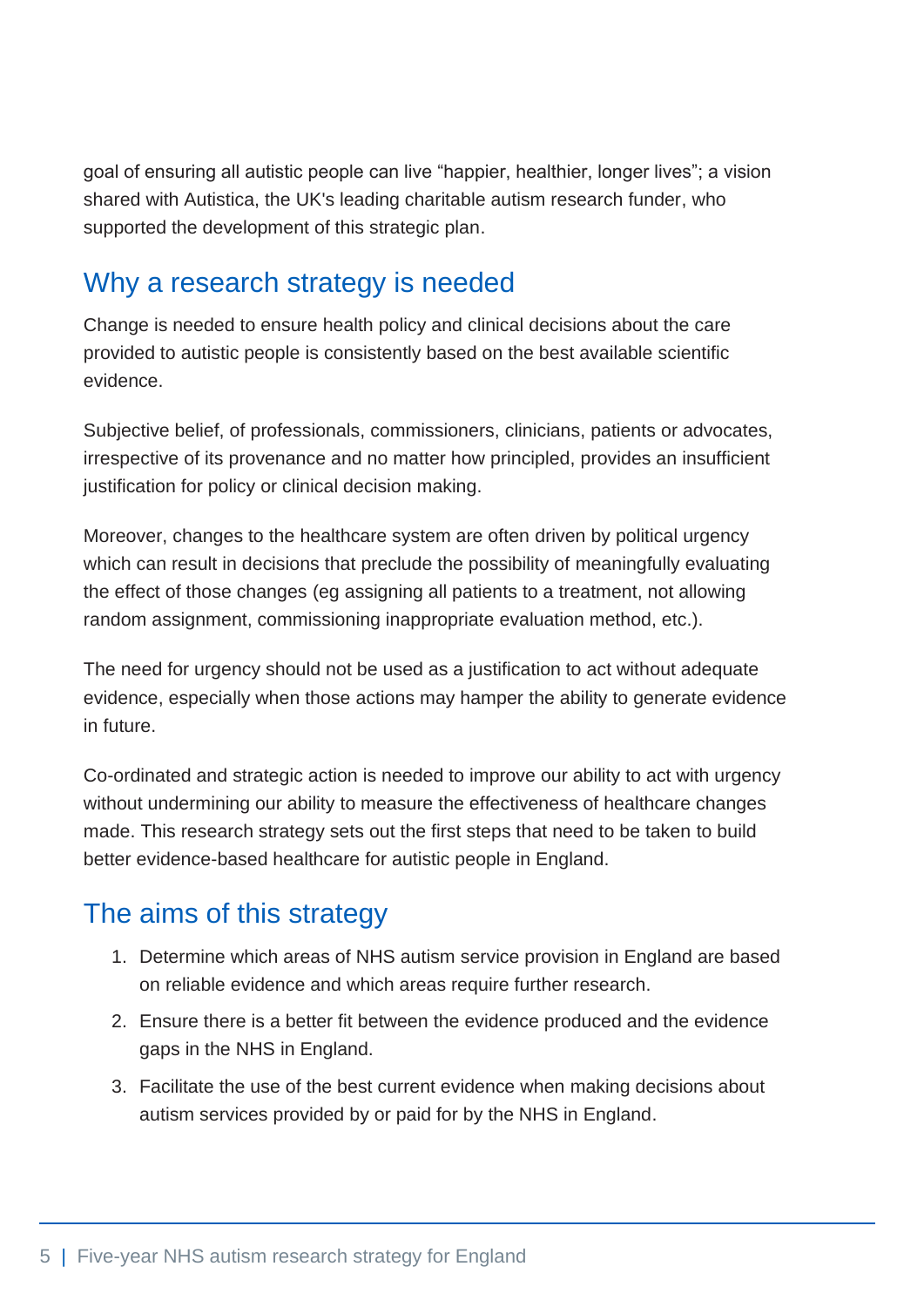4. Improve the mechanisms to robustly evaluate the effectiveness of policy and funding decisions about NHS-provided healthcare for autistic people in England.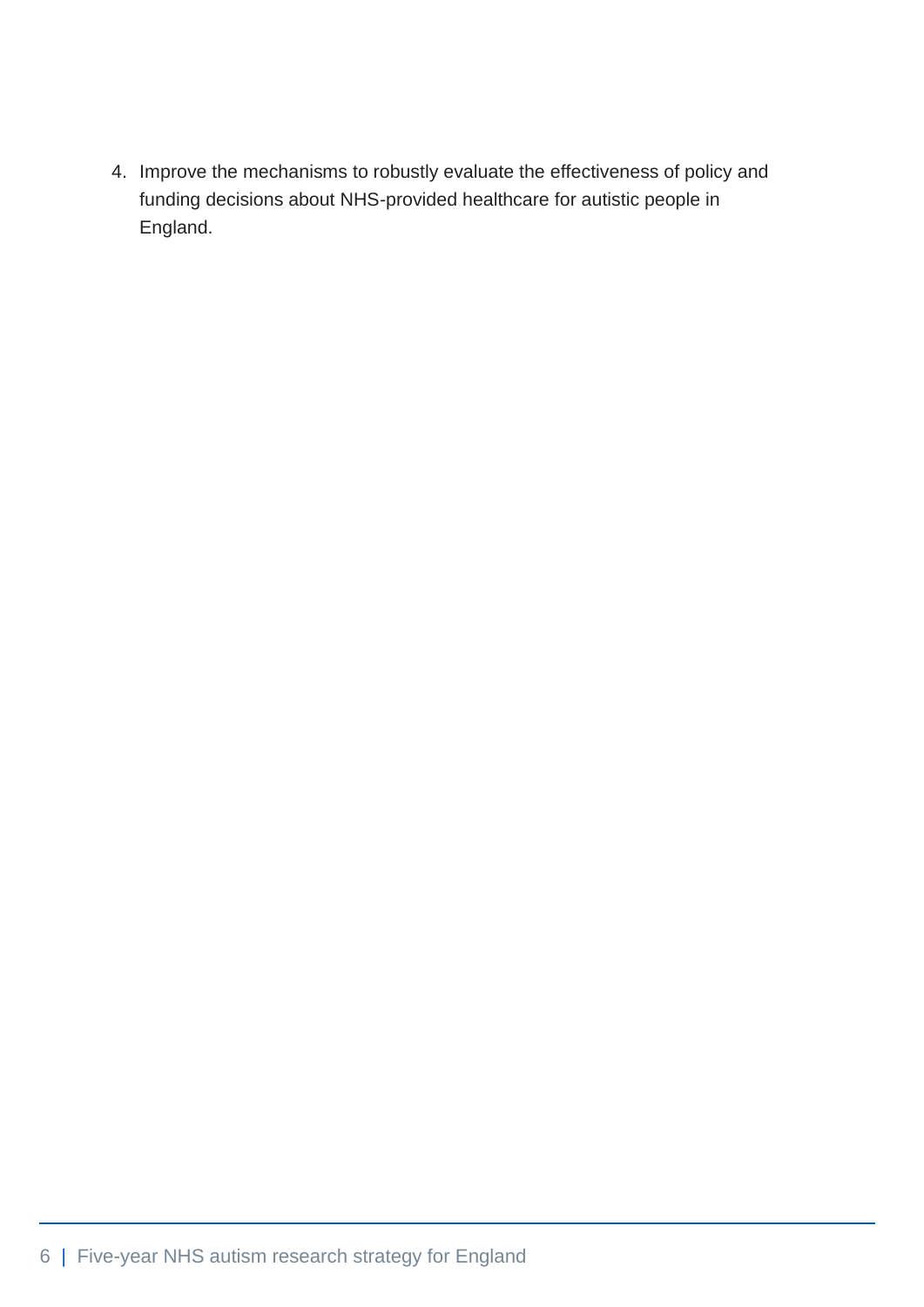## <span id="page-7-0"></span>Evidence-based healthcare

The NHS, through the NHS Constitution, is committed to providing every member of the population with health and care that is safe, effective and, where possible, tailored to individual needs. This includes a commitment from the NHS to provide the best value for taxpayers' money. Finally, the NHS Constitution represents a binding commitment to the promotion, conduct and use of research to improve the current and future health and care of the population.

To fulfil its duties outlined in the NHS Constitution and its responsibilities to meet autistic people's right to a happy, healthy, long life the NHS and the organisations with a remit in public healthcare must ensure services for autistic people are run based on the principles of **evidence-based practice, evidence-informed practice,** and **evidence-based health policy.**

Each concept is explained below followed by a plan for the actions that need to be taken over the next 5 years to successfully build an evidence-based healthcare system for autistic people in England.

## <span id="page-7-1"></span>Evidence-based practice

"Evidence-based practice requires that decisions about health care are based on the best available, current, valid and relevant evidence. These decisions should be made by those receiving care, informed by the tacit and explicit knowledge of those providing care, within the context of available resources". 30

Critically, evidence-based practice relies on the availability of scientific evidence that is rigorously obtained in a manner that controls for the biases intrinsic to anecdotal experience. 31

Research methods are not all equal in the extent to which they control for bias or in their usefulness in evidence-based practice. Science is a process that involves first making observations, then formulating a theory or hypothesis, followed by making testable predictions based on that hypothesis and then testing those predictions. This is an iterative cycle, when predictions are not supported hypotheses and predictions may need to be reformulated and re-tested.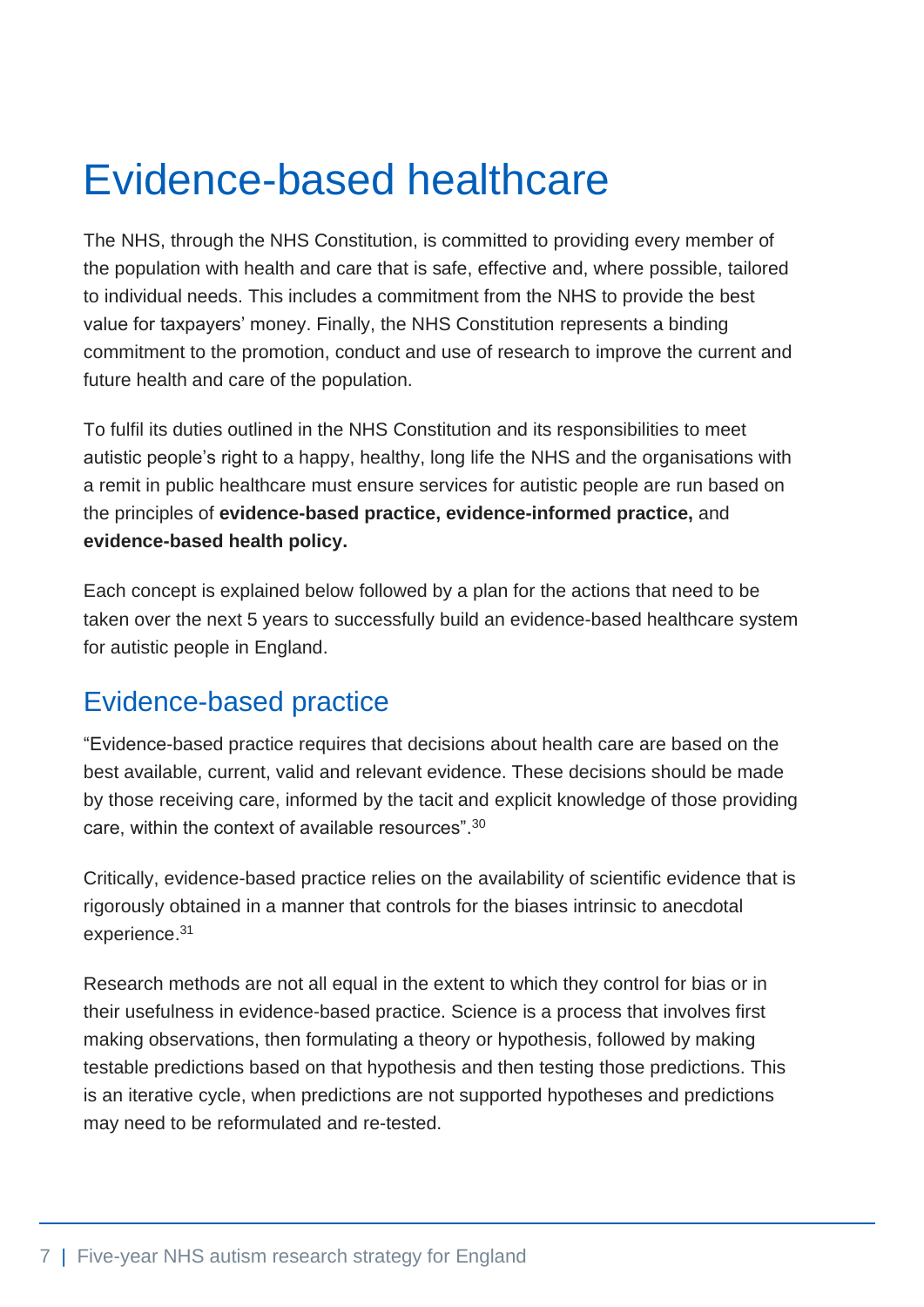When predictions are supported, we need to test if the findings can be reproduced or extended to incrementally increase our knowledge and confidence. "Best current available evidence" in evidence-based practice therefore refers to the accumulated scientific literature on a given subject and not a single paper or finding. Several systems have been created to place levels of evidence into linear hierarchies from most to least robust for use in evidence-based practice, for example, [the Oxford](https://www.cebm.ox.ac.uk/resources/levels-of-evidence/oxford-centre-for-evidence-based-medicine-levels-of-evidence-march-2009)  [Centre for Evidence-Based Medicine created Levels of Evidence.](https://www.cebm.ox.ac.uk/resources/levels-of-evidence/oxford-centre-for-evidence-based-medicine-levels-of-evidence-march-2009)

Accordingly, the most compelling evidence, on the basis it provides the most robust protection from bias, is a high-quality systematic review of well-conducted randomised controlled trials (RCTs). Formal structures exist for converting systematic reviews of evidence into clinical practice guidelines, such as Cochrane Reviews and National Institute for Health and Care Excellence (NICE) guidelines. The least robust level of evidence, on the basis it can never be free from bias, is the opinion of clinical or lived experts.

Some limitations of evidence-based practice are worth considered attention as they apply specifically to the care of autistic people:

- 1. Despite enormous growth in the volume of academic papers published about autism over the past 20 years, there remains too little research generating or testing hypotheses about what services work for whom, when, in which contexts and in what doses.<sup>32,33</sup> Yet, a majority of research funding has focused on generating and testing hypotheses about the fundamental biology and genetics of autistic people.<sup>34</sup>
- 2. Presently most autism research studies produce a level of evidence that does not reach the quality threshold required to influence clinical guidelines, either because of methodological weakness<sup>35</sup> or because researchers involved have (often undeclared) conflicting interests.36,37
- 3. Most autistic people are diagnosed with more than one condition and clinical guidelines do not always provide guidance for care decisions in such cases.
- 4. Autism is a relatively prevalent and lifelong condition which can attract attention from vested interests.<sup>38</sup>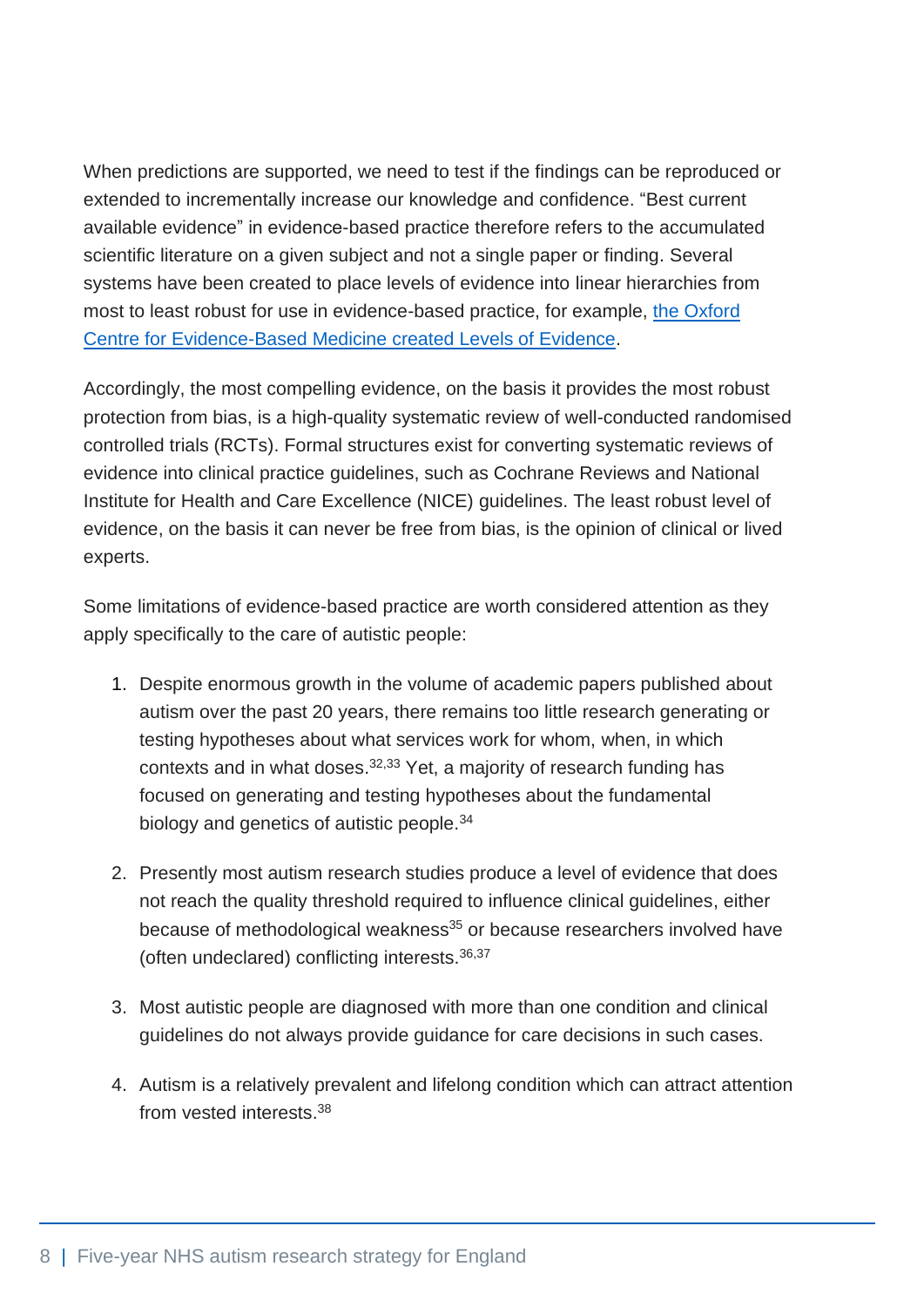5. While autism is a clinical diagnosis it is also an intrinsic identity trait which intersects with other aspects of a person's social, cultural, and economic situation. That means being autistic is not something that requires a cure; nor do autistic people necessarily seek a reduction in the core traits of the condition.

Consequently, we lack succinct evidence-based guidelines for certain clinical indications common for autistic people and existing autism guidelines may lack detail about recommended interventions and supports. Individual busy clinicians do not have the skills or the time to supplement incomplete clinical guidelines with their own reading of the literature, not least because of the quantity of low-quality autism evidence described in the literature.

Care may not be provided by the health service for many common clinical needs which creates space for untested and potentially unsafe alternative and complementary autism therapies to proliferate. 39

For autism care to be both comprehensive and evidence-based, we need more RCTs with enough statistical power to determine if a given intervention is safe and effective.

Some assumptions of evidence-based practice do not always hold in relation to autism, for example, that there is always a true effect, that it can always be reliably measured, and the methodological rigour of a study dictates its usefulness. Instead, complex adaptive systems theory may sometimes be a more appropriate framework to make decisions about autistic people's health using diverse sources of evidence available to inform practice decisions about whether a certain course of action will likely produce positive outcomes.<sup>40</sup>

## <span id="page-9-0"></span>Evidence-informed practice

As outlined above, one shortcoming of evidence-based practice is that it is not well suited for determining cause and effect in a complex system where dynamic processes and static factors interact, adapt, and co-evolve in an interdependent relationship.<sup>35</sup> Complex systems are hard to define, the boundaries between individual components are unclear and they behave in ways that are unpredictable and their properties are not always neatly measurable.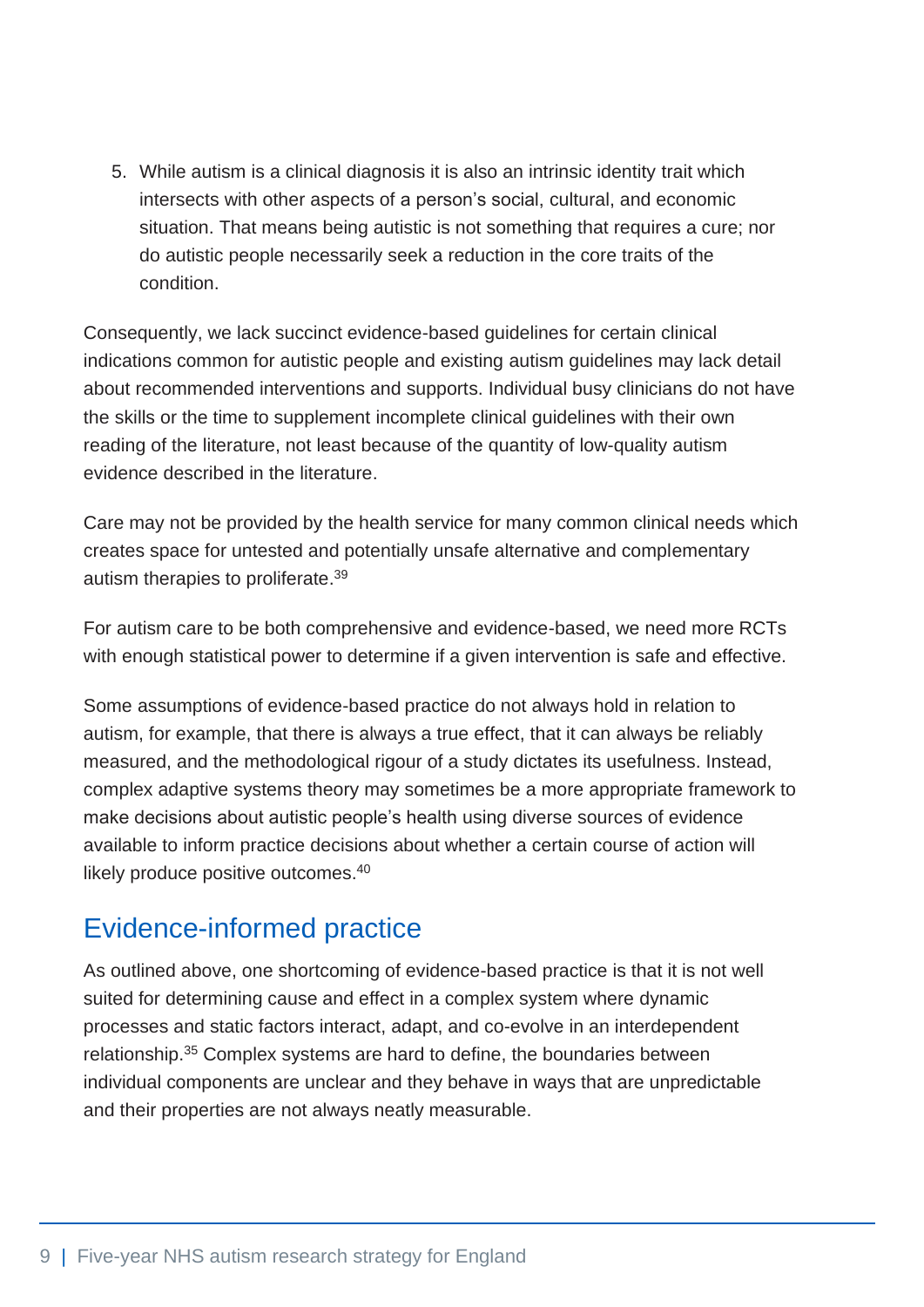One source of complexity is the make-up of the intervention itself. Interventions can be simple (ie they have one active ingredient that does not change) or complex (they may have multiple active ingredients that can interact and change). $41,42$ 

The target that an intervention seeks to change can also differ with respect to complexity, some interventions aims to change an outcome for an individual patient and others may seek to change the behaviour of an entire professional discipline or the structure of a healthcare service, for worked examples see [Table 1.](#page-10-0)

| <b>Intervention</b><br>target                | <b>Description</b>                                                                                                                                                                                                                                                                                                                                                                      | <b>Example intention of</b><br><b>intervention</b>                                                                                                                                                                                               |  |
|----------------------------------------------|-----------------------------------------------------------------------------------------------------------------------------------------------------------------------------------------------------------------------------------------------------------------------------------------------------------------------------------------------------------------------------------------|--------------------------------------------------------------------------------------------------------------------------------------------------------------------------------------------------------------------------------------------------|--|
| <b>Simple interventions</b>                  |                                                                                                                                                                                                                                                                                                                                                                                         |                                                                                                                                                                                                                                                  |  |
| <b>Individual</b><br>patient care            | An action where one component causes<br>a change in one outcome                                                                                                                                                                                                                                                                                                                         | Medication reducing anxiety<br>significantly more than a placebo                                                                                                                                                                                 |  |
| <b>Complex interventions</b>                 |                                                                                                                                                                                                                                                                                                                                                                                         |                                                                                                                                                                                                                                                  |  |
| <b>Individual</b><br>patient care            | Several interacting actions taken<br>between a professional(s) and an<br>individual or group that causes a change<br>in one or several outcomes                                                                                                                                                                                                                                         | Cognitive behavioural therapy<br>significantly reduces panic more<br>than a placebo or control<br>condition for autistic people                                                                                                                  |  |
| Organisational<br>or service<br>modification | An action or actions taken to change<br>something about an organisation of<br>people involving several interacting<br>components between the people<br>changing the organisation, the people<br>running the organisation and the patients<br>ultimately receiving care from the<br>organisation                                                                                         | A new appointment scheduling<br>system saves clinician time and in<br>turn reduces the waiting time for a<br>diagnosis                                                                                                                           |  |
| <b>Health or care</b><br>professional        | An action undertaken with a specified<br>group of professionals to cause a change<br>in the way that group of professionals<br>provide care to patients. This type of<br>intervention relies on several interacting<br>components from the person undertaking<br>the action, the individual professionals<br>receiving the intervention and the wider<br>context in which they practice | A one-day autism training course<br>for all healthcare professionals to<br>improve staff knowledge and<br>confidence in caring for autistic<br>people to increase provision of<br>reasonable adjustments for<br>autistic patients across the NHS |  |
| <b>Population</b>                            | Intervening with a whole population to<br>cause a specific change                                                                                                                                                                                                                                                                                                                       | A national communications<br>campaign to improve public<br>knowledge about autistic people<br>to reduce stigma                                                                                                                                   |  |

#### <span id="page-10-0"></span>**Table 1: Examples of simple and complex interventions**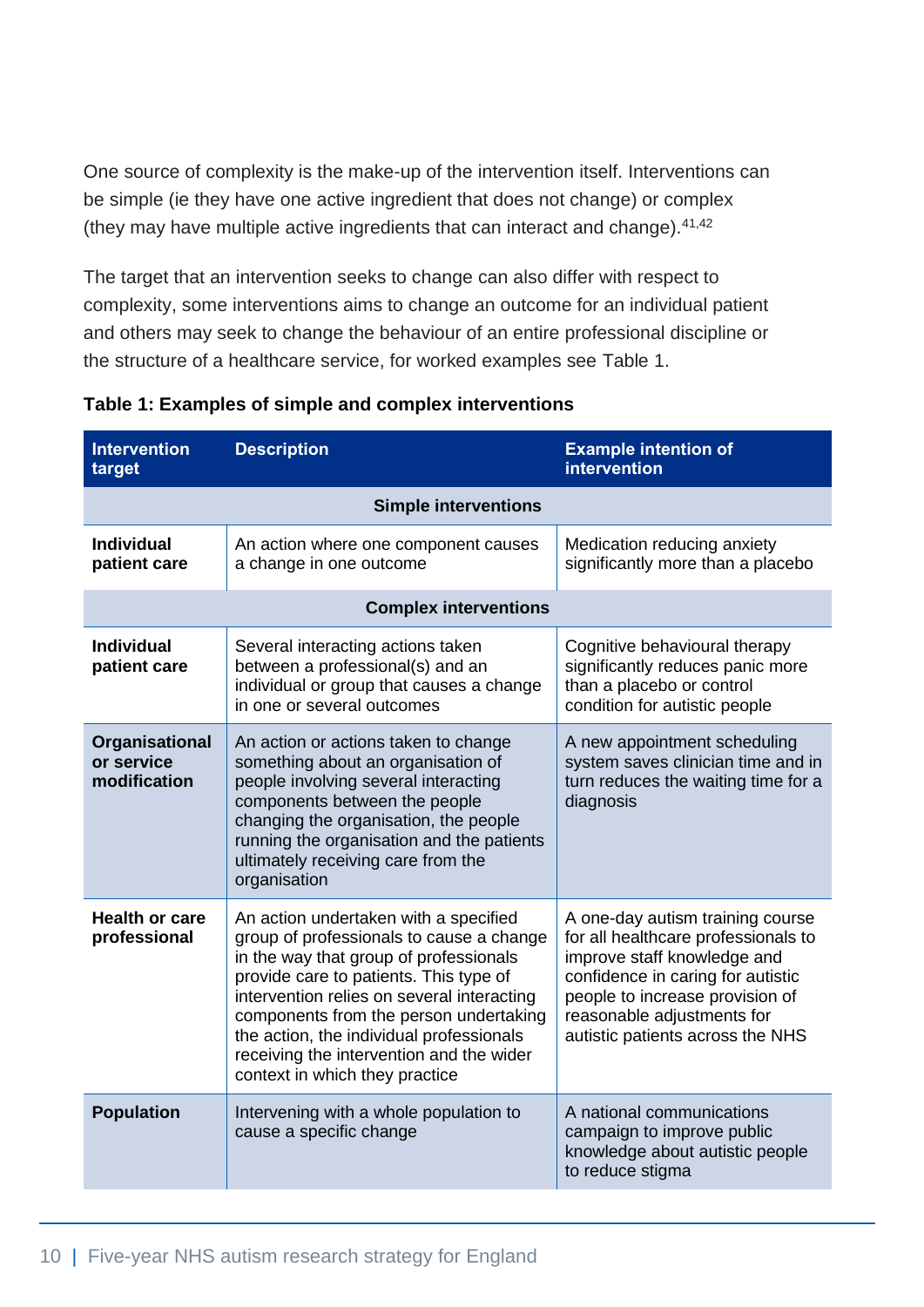In addition to complexity as a feature of an intervention, complexity is also a feature of the system in which interventions are delivered. This means that the system in which an intervention (eg providing training to all staff in a hospital) is made will interact with its context (eg pre-existing beliefs about the usefulness of training, staff baseline knowledge about the topic and the openness to change culture within the hospital). These interactions should not necessarily always be controlled for in RCTs, they need consideration to determine the overarching effect of an intervention as it happens in the real world.

A challenge deciding when practice should be based on or informed by evidence remains for autism policymakers. Better integration of research and practice is needed to develop skills in both communities to ask better clinical research questions that increasingly clarify the appropriateness of evidence-based practice or evidence informed practice to a given context.

## <span id="page-11-0"></span>Evidence-based health policy

Just as clinical decisions ought to be backed by robust evidence, we must also ensure policy decisions are too. Evidence-based health policy refers to efforts to ensure policy is based on evidence (evidence-based practice) or policy actions are robustly evaluated (practice-based evidence), see Figure 1 for a schematic of both pathways.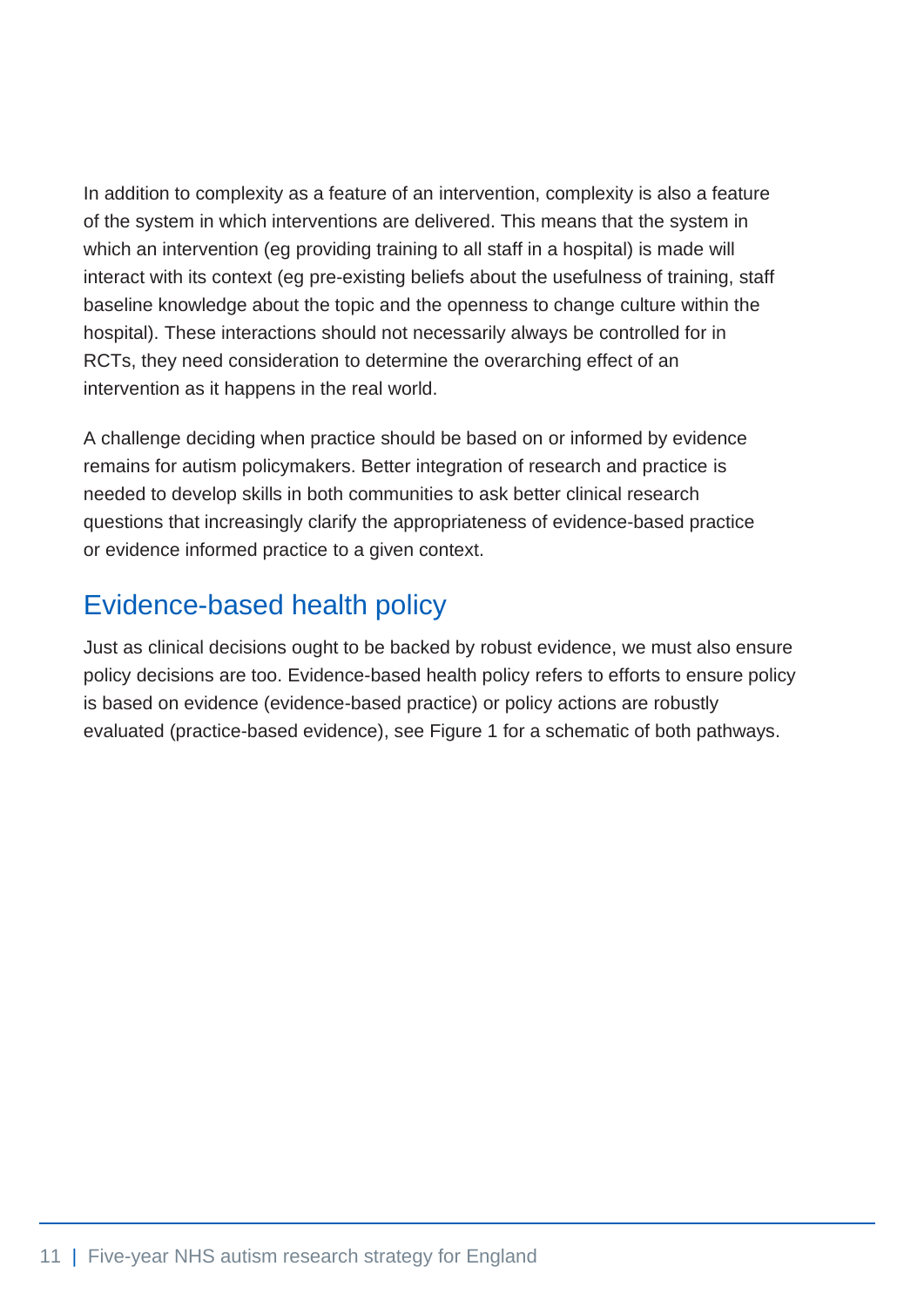#### **Figure 1: Ogilvie et al. <sup>43</sup> models of evidence-based practice and practicebased evidence.** Reproduced under CC-BY-4.0 licence from authors' original.



Research driving policy: 'evidence-based practice'

Policy driving research: 'practice-based evidence'

An example of the evidence-based practice pathway described here would be where an intervention is developed for a specific population (eg a language skill intervention for pre-school children) with the intention of improving a specific outcome (functional communication skill), it is found to be feasible to deliver and to trial. A trial, large enough to be definitive, is then conducted and shows it improves the target outcome, this finding is independently reproduced and then a policy is written to make the intervention nationally available to everyone in the target population.

An example of the practice-based evidence pathway described here would be an instance where action is taken that is driven first and foremost by a policy decision (eg nationally commission the roll out of a service) before the effects of that action on the intended goals (eg to increase patient discharge) have been empirically and definitively demonstrated so an evaluation is also funded. For this to reach the criteria of evidence-based policy, both the policy itself and its evaluation must be executed in such a way so as to be able to determine if the changes made result in the progress sought.

To determine if a health policy is evidence-based the policy itself must meet three essential characteristics, detailed below.44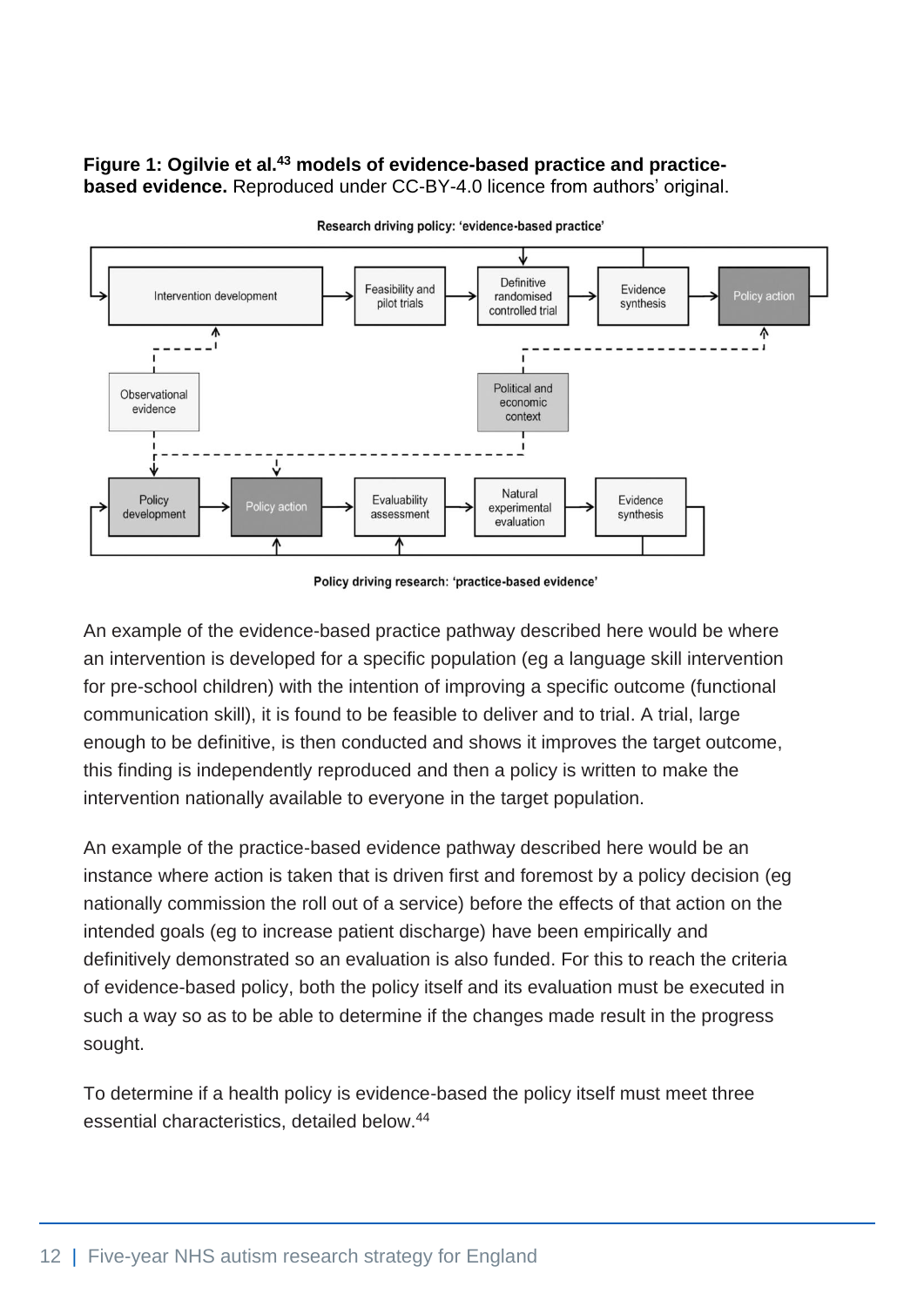- **1. Policy must be well specified.** Policy documents must be specific enough to determine if they are producing the precise and specific changes they were intended to produce. This includes providing enough information to meaningfully situate what targets a policy is designed to achieve, which may be complex and nuanced. Brief slogans and coarse numerical targets are rarely specific enough to achieve this.
- **2. Policy goals must be clearly articulated.** Distinguishing between policies and their goals is required because a single policy may have many effects, it could make some outcomes worse and others better, it may have a large effect on one outcome but a small effect on another. Articulating the specific goals and the relative merits of differing goals intended by a policy are both critical steps when appraising the effectiveness of a policy.
- **3. The magnitude of effects of the policy on these goals must be measured.** Collecting anecdotes or self-reflecting on a policy cannot be used to measure its effect. Measuring the effectiveness of a policy is an empirical exercise and it must involve quantifying the size of the observable changes resulting from the policy to inform appraisals of whether and how far the policy achieved its goals.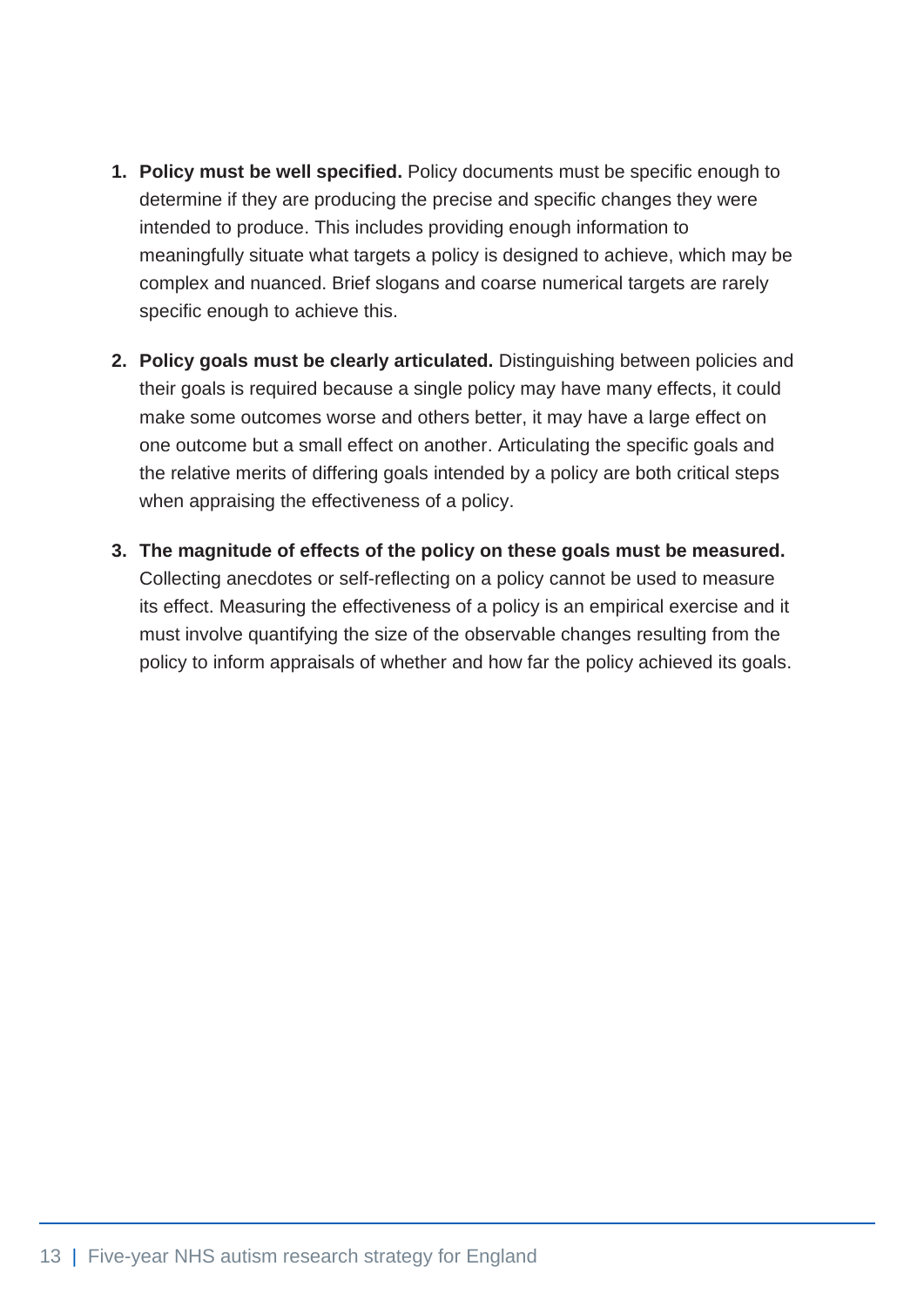## <span id="page-14-0"></span>General principles

The principles below should guide work undertaken in service of this strategy.

## <span id="page-14-1"></span>1. Make a future together

All stakeholders in autism research (ie autistic people, parents/carers and other family members, researchers, professionals, commissioners) must be meaningfully involved and engaged in the research process.<sup>45</sup>

There are many forms of engagement (eg a researcher informing or consulting a person or group on a topic) and involvement (eg when a researcher, autistic person, parent/carers and clinicians collaborate or jointly decide what actions to take) in research. Different formats should be used to suit situations and contexts.

It is important to note that co-production and public involvement/engagement are not alternatives to research evidence. Instead they are an ethos with specific methodologies that should be employed to design inclusive studies<sup>46</sup> and interventions, and to select outcome measures that respect the need to balance the views of experts by experience on what good outcomes are and the scientific evidence about what works.

## <span id="page-14-2"></span>2. Embrace complexity

The autism evidence base needs to reflect the diversity of the autistic community.<sup>47</sup>

Autistic people often have co-occurring conditions: for example many have a general learning disability or specific learning disabilities (eg dyslexia or developmental coordination disorder), mental health conditions (eg depression or anxiety), physical health conditions (eg epilepsy) or any combination of these. We must move beyond excluding people with multiple conditions from research. To ensure everyone is represented in our research evidence, we will sometimes need to include people with multiple co-occurring conditions in studies and we will sometimes need to conduct studies that focus on specific subgroups of the autistic population.

Similarly, we must consider how generalisable evidence is to all subgroups in the community: socioeconomic, ethnic, faith, sex, gender or cultural group

Autism is a developmental condition so we must build a developmentally phased evidence base to understand people's needs and to test the effect of interventions at different ages.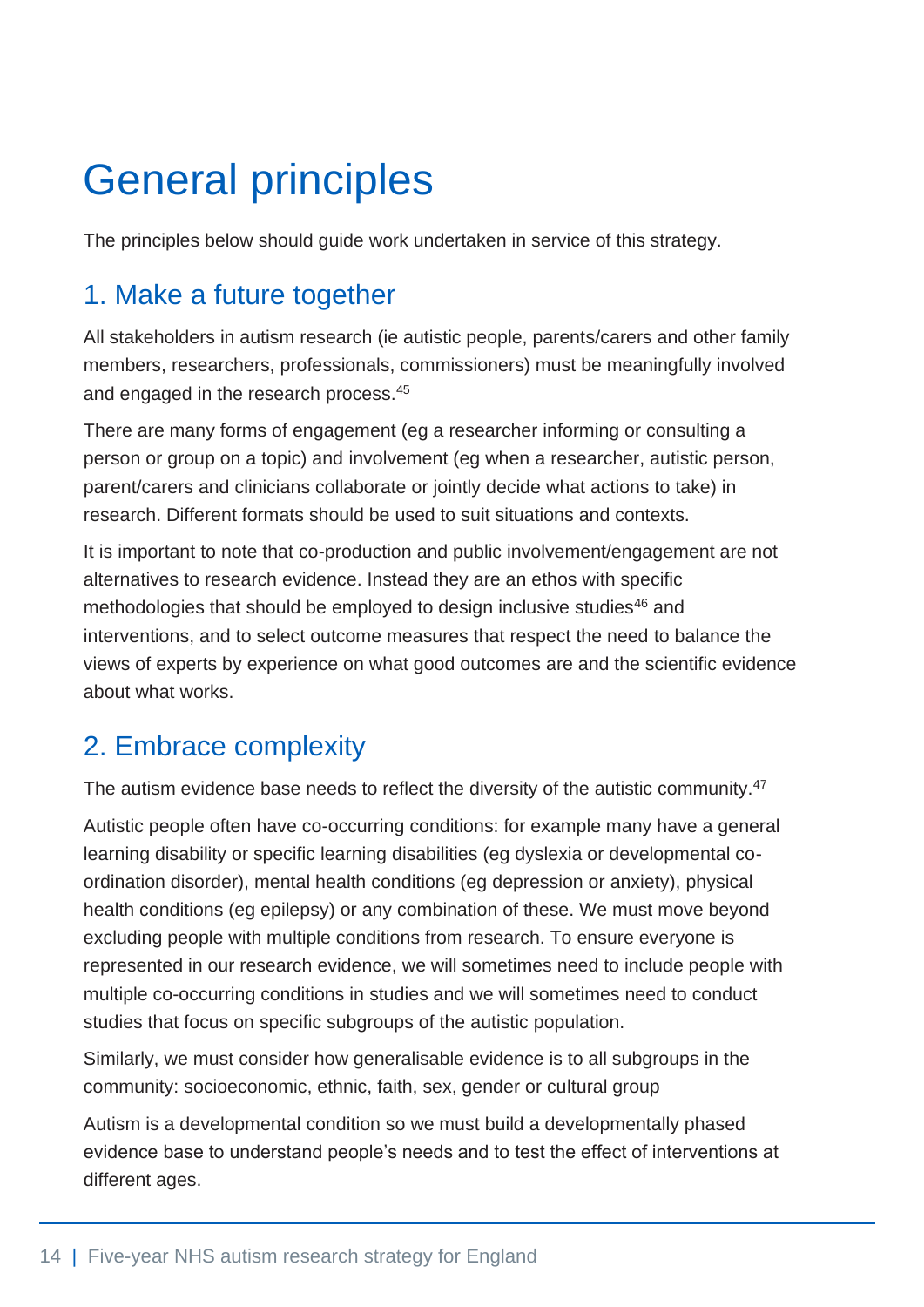## <span id="page-15-0"></span>Strategic action to be taken

The following section focuses on the actions to be taken to increase the extent to which evidence-based healthcare is provided for autistic people in England.

### <span id="page-15-1"></span>1. Build an evidence culture in NHS autism services

- **a. Appoint a national autism research team at NHS England and NHS Improvement.** This team will be responsible for implementing the actions outlined in this strategy.
- **b. Ensure plans to achieve the autism-specific NHS Long-Term Plan commitments are informed by evidence.** The national autism research team will support the use of evidence in efforts to achieve progress against the NHS Long-Term Plan autism commitments.
- **c. Establish a research advice clinic.** The national autism research team will run regular drop-in clinics for people involved in national autism policy making or local commissioning of services for autistic people or people with a learning disability. The clinics will be an opportunity to seek advice about:
	- Commissioning a review of existing evidence.
	- Using evidence syntheses to inform policy decisions or service design.
	- Building the evidence base for a specific intervention.
	- Supporting the apportioning of resource to evaluation when policy decisions are taken without appropriate supporting evidence.
	- Finding appropriate research experts to advise.
- **d. Run research and evidence workshops.** The national autism research team will increase research and evidence literacy among everyone employed within NHS England and NHS Improvement's learning disability and autism programme. The workshops will aim to increase understanding about the importance of and practicalities of building evidence-based autism healthcare.
- **e. Support autistic people and their advocates to ask for the evidence supporting their clinical care decisions.** The national autism team will work to encourage autistic people and their advocates to ask for the evidence being used by the clinicians providing their care. Clinicians will be supported to be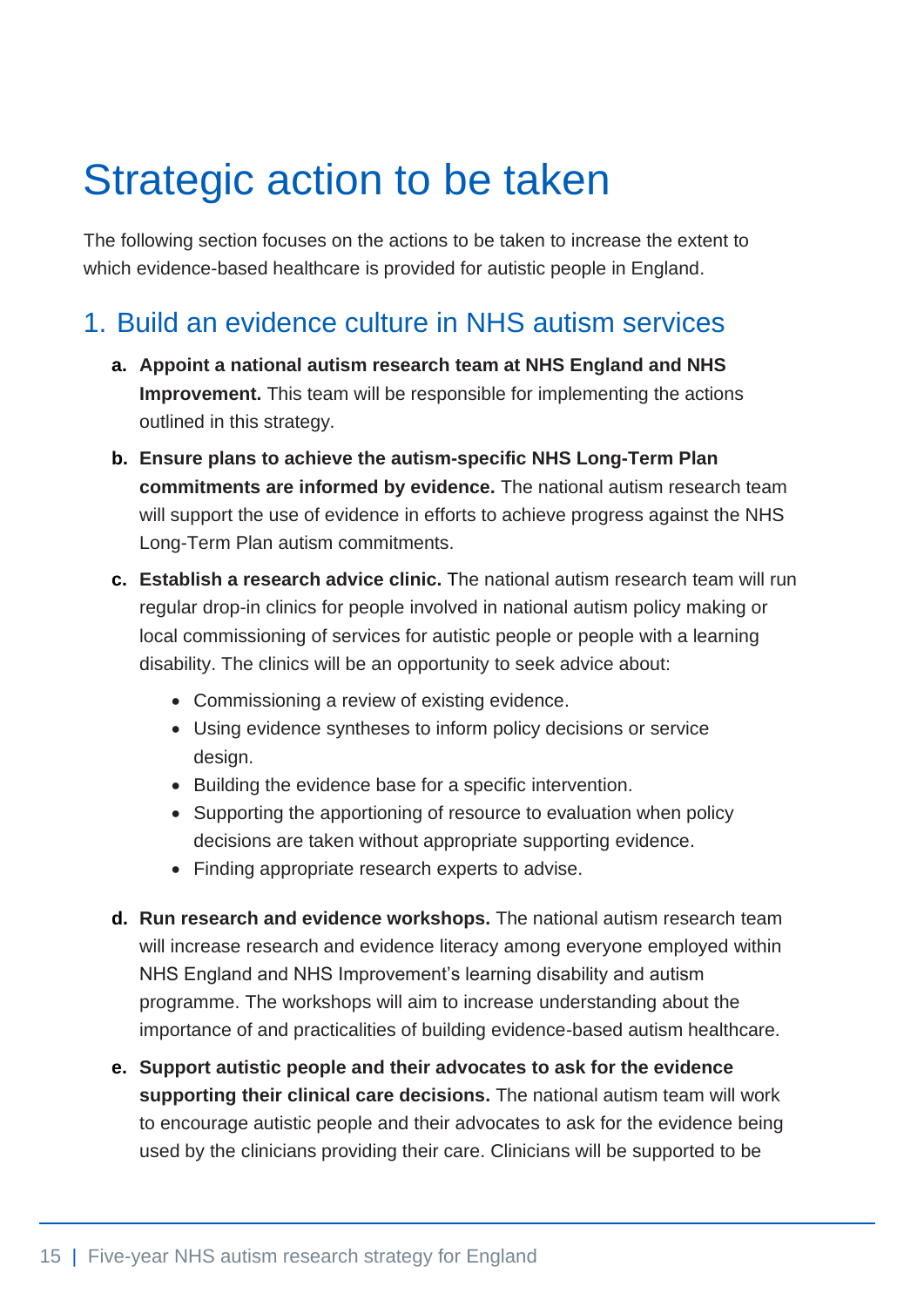transparent when evidence is currently limited to increase awareness for the need for new experimental supports.

**f. Appraise the evidence supporting existing national autism initiatives.** The national autism research team will act as research ambassadors and will foster an evidence-oriented culture within the Learning Disability and Autism Programme at NHS England and NHS Improvement.

## <span id="page-16-0"></span>2. Appropriate funding for autism research in England

- **a. Host a quarterly national autism research funding co-ordination forum.** NHS England and NHS Improvement will organise a forum between organisations funding or using research to build an evidence-based healthcare system for autistic people in England (eg Department of Health and Social Care, National Institute for Health Research, National Institute for Health and Care Excellence, UK Research and Innovation, and national charitable research funders). The purpose will be to encourage funders to be more co-ordinated, to strategically distribute funds across different types of research, to reduce duplication and to seek greater overall investment.
- **b. Report on the national autism research funding trends conducted on a five-yearly basis.** NHS England and NHS Improvement will conduct or commission a report of the trends in the total annual national autism health research investment and track the proportions invested by type of research (eg granted to applied or basic research, childhood or adulthood research, descriptive or experimental research, etc.).
- **c. Encourage private and charitable investment in building evidence-based autism healthcare.** The provision of products or services for the promotion of autistic people's health is a growing industry. For example, technology companies building health management apps or charities funding and developing new models of care. NHS England and NHS Improvement will seek to work with private and charitable sector organisations to increase publicprivate partnerships that seek to fund research, knowledge translation or implementation.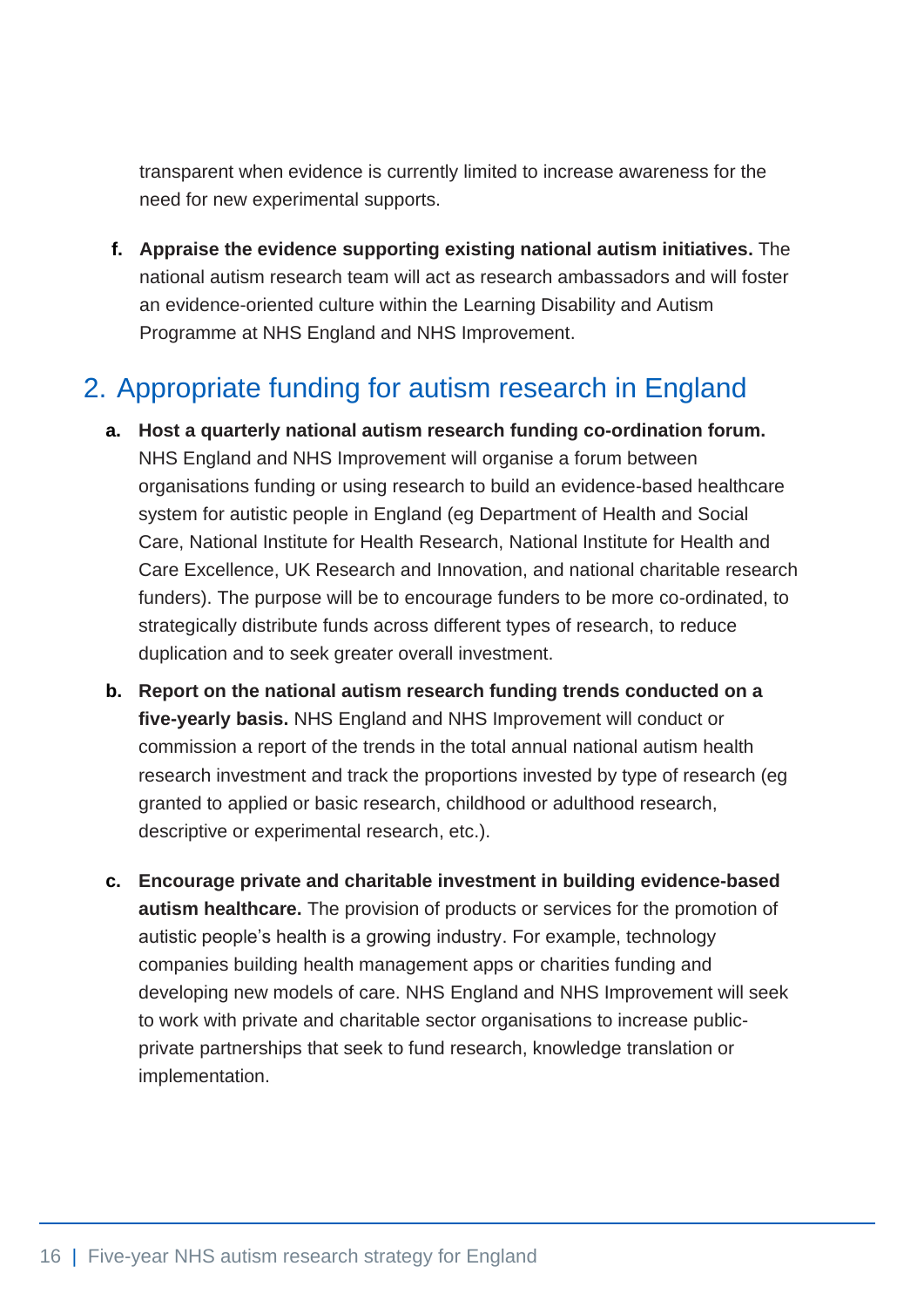## <span id="page-17-0"></span>3. Answering relevant research questions

- **a. Communicate NHS autism evidence gaps to the research community.** The autism research team at NHS England and NHS Improvement will conduct an exercise on an annual basis to identify some pressing gaps in evidence for designing and delivering healthcare services for autistic people. The gaps identified will be communicated directly to research funding organisations and researchers.
- **b. Support longitudinal cohort studies.** Autism is a developmental condition and yet, few longitudinal studies are conducted to improve our ability to offer reliable prognostic information in clinical settings. NHS England and NHS Improvement will convene stakeholders from relevant organisations to support efforts to conduct a longitudinal cohort study about autistic people's health and health needs.
- **c. Launch an adaptive platform trial to test multiple autism-related interventions.** Evidence-based practice requires lots of well powered RCTs to test if interventions improve outcomes known to commonly be poor. Platform trials offer an efficient mechanism to simultaneously evaluate the effectiveness of multiple interventions and lead to a rapid step change in the availability of evidence about interventions. NHS England and NHS Improvement will support work to scope the possibility of establishing an autism platform trial, similar to the Randomised Evaluation of COVID-19 Therapy (RECOVERY) trial and the STAMPEDE prostate cancer trial.
- **d. Support for evaluations of complex interventions.** Interventions for autistic people are not always well suited to RCTs because there may be multiple interacting factors involved in the intervention, population, context or outcomes. The NHS must therefore improve its ability to assess the effectiveness and safety of complex interventions for improving autistic people's outcomes.

## <span id="page-17-1"></span>4. Raising the quality of research

**a. Support the establishment of a national registry of research participants.**  Support the development of a system to routinely offer autistic people in receipt of NHS care the opportunity to join a participant registry that regularly invites them to take part in clinical research, inspired by the success of similar initiatives for other conditions (eg [Join Dementia Research](https://www.joindementiaresearch.nihr.ac.uk/) and the NHS coronavirus [participant registry\)](https://www.nhs.uk/sign-up-to-be-contacted-for-research?culture=en).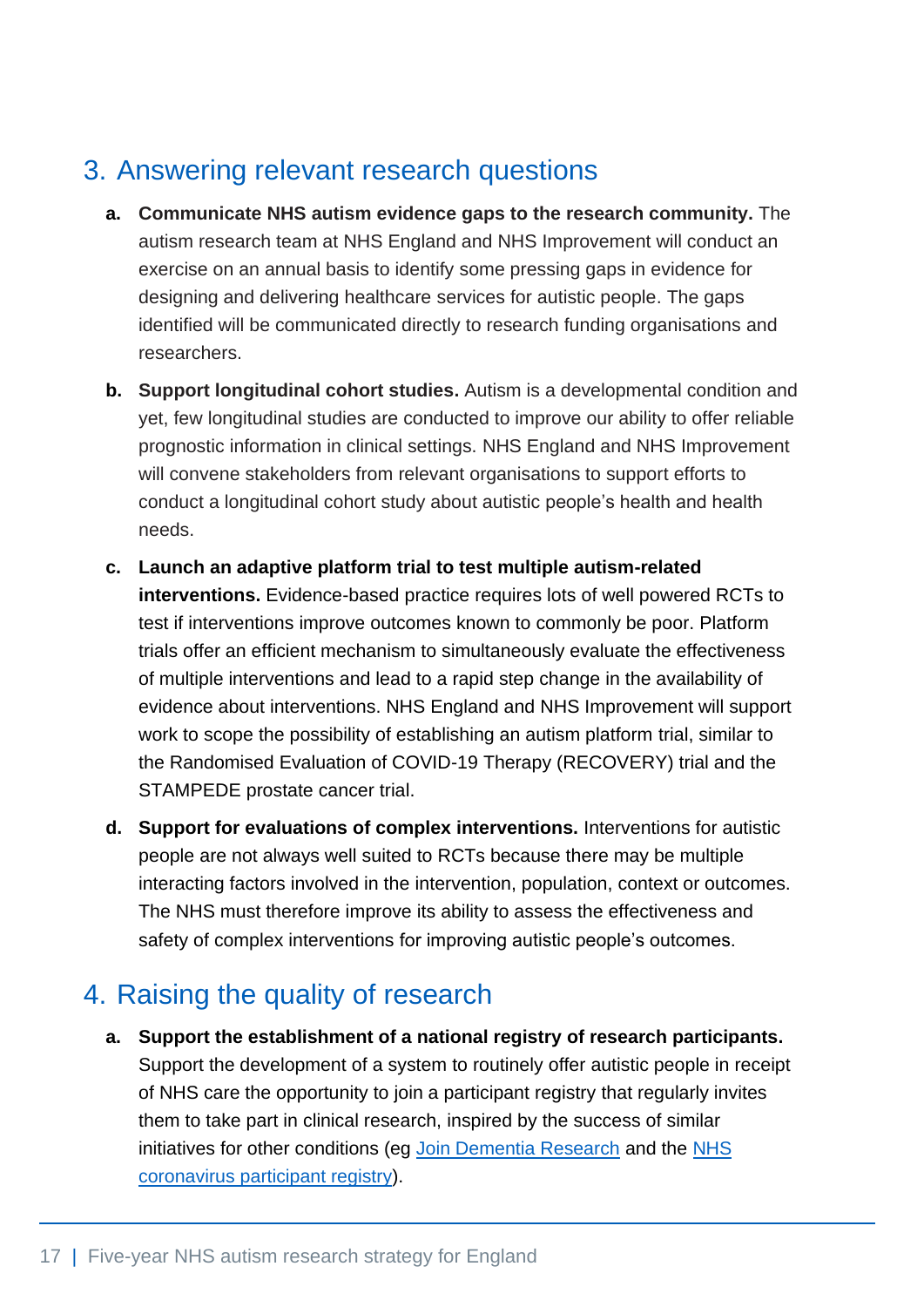- **b. Improve research participation in inpatient care settings.** Establish closer collaboration between researchers, people in receipt of inpatient care and the professionals working in these settings; for example, by collaborating with [the](https://enrich.nihr.ac.uk/)  [ENRICH network](https://enrich.nihr.ac.uk/) to include autism-specific information.
- **c. Foster the development and maintenance of a research-active workforce.** NHS England and NHS Improvement will seek to collaborate with DHSC, UK Research and Innovation (UKRI), National Institute for Health Research (NIHR) and charitable funders to develop the autism-focused clinical academic workforce.
- **d. Improve the inclusion of autistic people in clinical trials that are not autism specific.** Most healthcare accessed by autistic people is not in autismspecific services. NHS England and Improvement will work to increase the number of autistic people included in trials testing interventions for other health conditions, for example, by providing autism-specific guidance to the [NIHR](https://www.nihr.ac.uk/documents/improving-inclusion-of-under-served-groups-in-clinical-research-guidance-from-include-project/25435)  [INCLUDE](https://www.nihr.ac.uk/documents/improving-inclusion-of-under-served-groups-in-clinical-research-guidance-from-include-project/25435) initiative.

## <span id="page-18-0"></span>5. Using evidence in national autism health policy

- **a. Increase the use of professional evidence synthesis to support national policy and local commissioning decisions.** NHS England and NHS Improvement will improve its ability to commission expert researchers to conduct rapid systematic reviews of existing evidence that can be used to inform decisions about autism health services.
- **b. Establish a framework the NHS will use to determine whether evidence supports use of interventions with autistic people.** NHS England and NHS Improvement will support the development of a framework, periodically updated, that will systematically appraise and publicly document the extent to which a given intervention is evidence-based. This may involve collaborating with NICE or building on other existing frameworks.<sup>48</sup>
- **c. Conduct regular horizon scanning of international evidence.** The national autism team will regularly engage with evidence emerging from other countries; for example, through closer working with the NIHR Innovation Observatory.
- **d. Support autism evidence implementation science.** Implementation scientists specialise in increasing the uptake and use of evidence in practice. When an intervention is found to be evidence-based, NHS England and NHS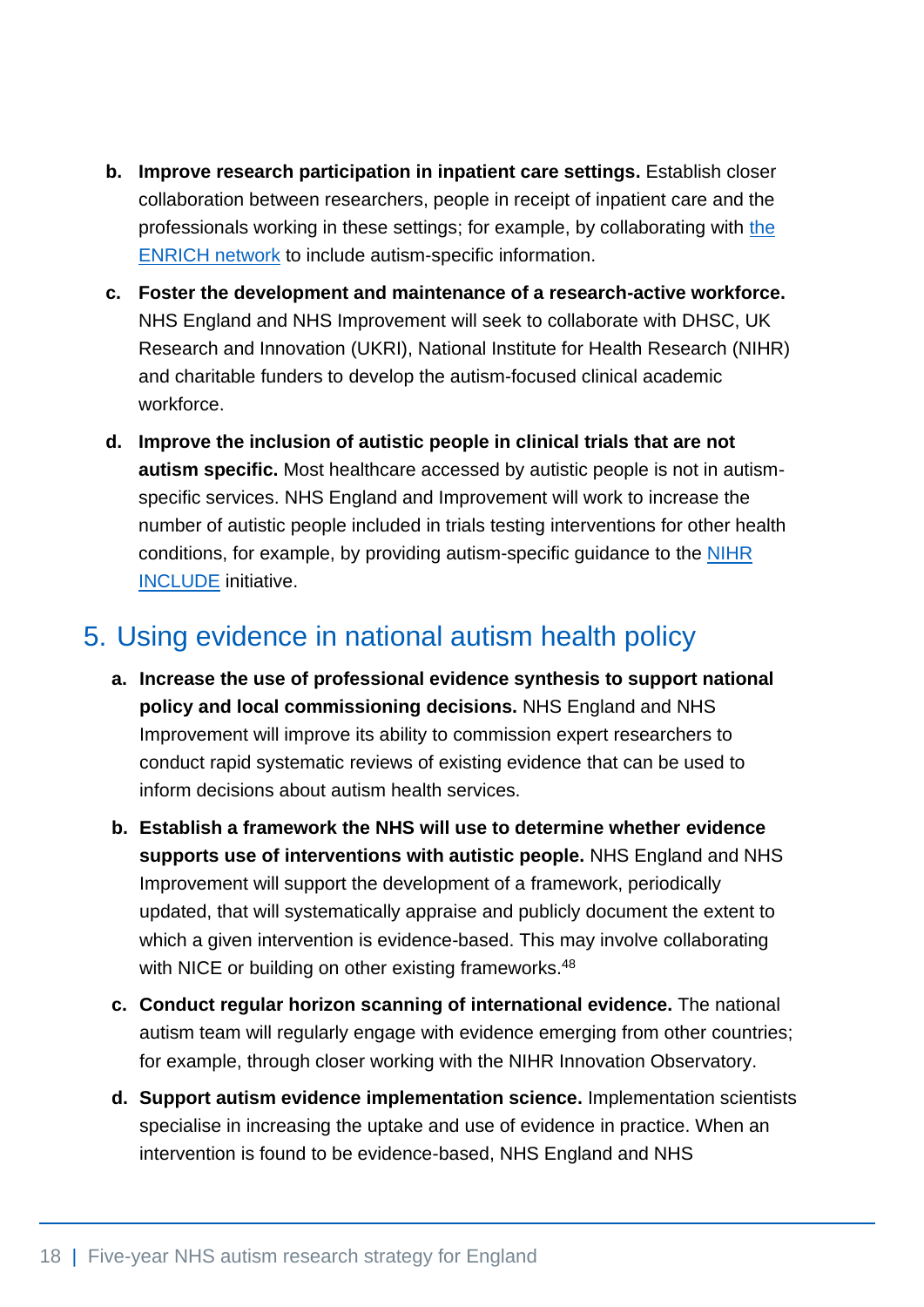Improvement will work will specialist implementation scientists to ensure it is universally available in clinical practice.

- **e. Require evidence appraisal in applications for national NHS project funding.** The national autism team will introduce a strengthened requirement for Integrated Care Systems autism leads to appraise the current available evidence in support of their planned initiatives and will offer support to them to do so.
- **f. Improve evaluation of policies lacking in supporting evidence.** NHS England and NHS Improvement's Learning Disability and Autism Programme will improve the use of robust and definitive evaluation when autism policy decisions are taken without appropriate supporting evidence.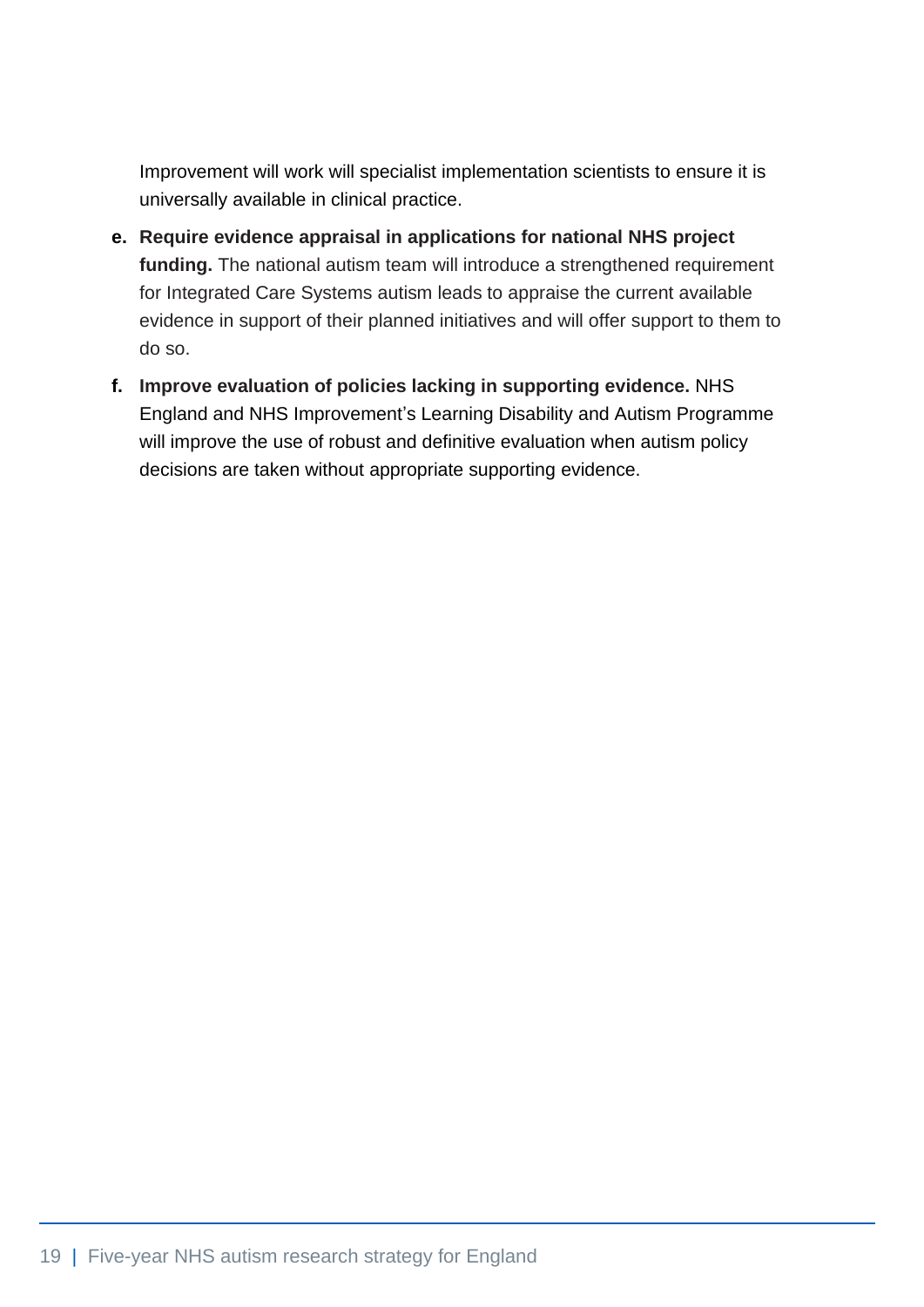## <span id="page-20-0"></span>**References**

<sup>1</sup> Baird G. Simonoff E. Pickles A, Chandler S, Loucas T, Meldrum D, Charman T (2006). Prevalence of disorders of the autism spectrum in a population cohort of children in South Thames: The Special Needs and Autism Project (SNAP). *Lancet* 368(9531): 210-215.

<sup>2</sup> Roman-Urrestarazu A, van Kessel R, Allison C, Matthews FE, Brayne C, Baron-Cohen S (2021). Association of race/ethnicity and social disadvantage with autism prevalence in 7 million school children in England. *JAMA Pediatr* e210054-e210054.

<sup>3</sup> Lai MC, Kassee C, Besney R, Bonato S, Hull L, Mandy W, Ameis SH (2019). Prevalence of co-occurring mental health diagnoses in the autism population: a systematic review and meta-analysis. *[Lancet Psychiatry](https://doi.org/10.1016/S2215-0366(19)30289-5)* 6(10): 819-829.

<sup>4</sup> Brede J, Babb C, Jones C, Elliott M, Zanker C, Tchanturia F, Serpell L, Fox J, Mandy W (2020). "For me, the anorexia is just a symptom, and the cause is the autism": Investigating restrictive eating disorders in autistic women. *[J Autism Dev Disord](https://link.springer.com/article/10.1007%2Fs10803-020-04479-3)* 50(12), 4280–4296.

<sup>5</sup> Weir, E., Allison, C., Warrier, V., & Baron-Cohen, S. (2021). Increased prevalence of noncommunicable physical health conditions among autistic adults. *Autism*, *25*(3), 681-694.

<sup>6</sup> Lukmanji S, Manji SA, Kadhim S, Sauro KM, Wirrell EC, Kwon CS, Jetté N (2019) The cooccurrence of epilepsy and autism: A systematic review. *Epilepsy Behav* 98: 238-248.

<sup>7</sup> Rydzewska E, Hughes-McCormack LA, Gillberg C, Henderson A, MacIntyre C, Rintoul J, Cooper SA (2019) Prevalence of sensory impairments, physical and intellectual disabilities, and mental health in children and young people with self/proxy-reported autism: observational study of a whole country population. *Autism* 23(5): 1201-1209.

<sup>8</sup> Ghirardi L, Brikell I, Kuja-Halkola R, Freitag CM, Franke B, Asherson P, Larsson H. (2018) The familial co-aggregation of ASD and ADHD: a register-based cohort study. *Mol Psychiatry* 23(2): 257-262.

<sup>9</sup> ONS, (2022). Outcomes for disabled people in the UK: 2021. [Office of National Statistics.](https://www.ons.gov.uk/peoplepopulationandcommunity/healthandsocialcare/disability/articles/outcomesfordisabledpeopleintheuk/2021)

<sup>10</sup> Bradshaw, J., Turnpenny, A., Beadle-Brown, J., Milton, D., & Murphy, G. (2020). A scoping report on social care for autistic adults. *AMRC Open Res*, *2*(23), 23.

<sup>11</sup> Papadopoulos, C., Lodder, A., Constantinou, G., & Randhawa, G. (2019). Systematic review of the relationship between autism stigma and informal caregiver mental health. *Journal of Autism and Developmental Disorders*, *49*(4), 1665-1685.

<sup>12</sup> Broder-Fingert, S., Brazauskas, K., Lindgren, K., Iannuzzi, D., & Van Cleave, J. (2014). Prevalence of overweight and obesity in a large clinical sample of children with autism. *Academic pediatrics*, *14*(4), 408-414.

<sup>13</sup> MacDonald, M., Esposito, P., & Ulrich, D. (2011). The physical activity patterns of children with autism. *BMC research notes*, *4*(1), 1-5.

<sup>14</sup> Herndon, A. C., DiGuiseppi, C., Johnson, S. L., Leiferman, J., & Reynolds, A. (2009). Does nutritional intake differ between children with autism spectrum disorders and children with typical development? *Journal of autism and developmental disorders*, *39*(2), 212-222.

<sup>15</sup> Crane L, Batty R, Adeyinka H, Goddard L, Henry LA, Hill EL (2018) Autism diagnosis in the United Kingdom: Perspectives of autistic adults, parents and professionals. *J [Autism](https://link.springer.com/article/10.1007/s10803-018-3639-1)  Dev Disord* [48: 3761–3772.](https://link.springer.com/article/10.1007/s10803-018-3639-1)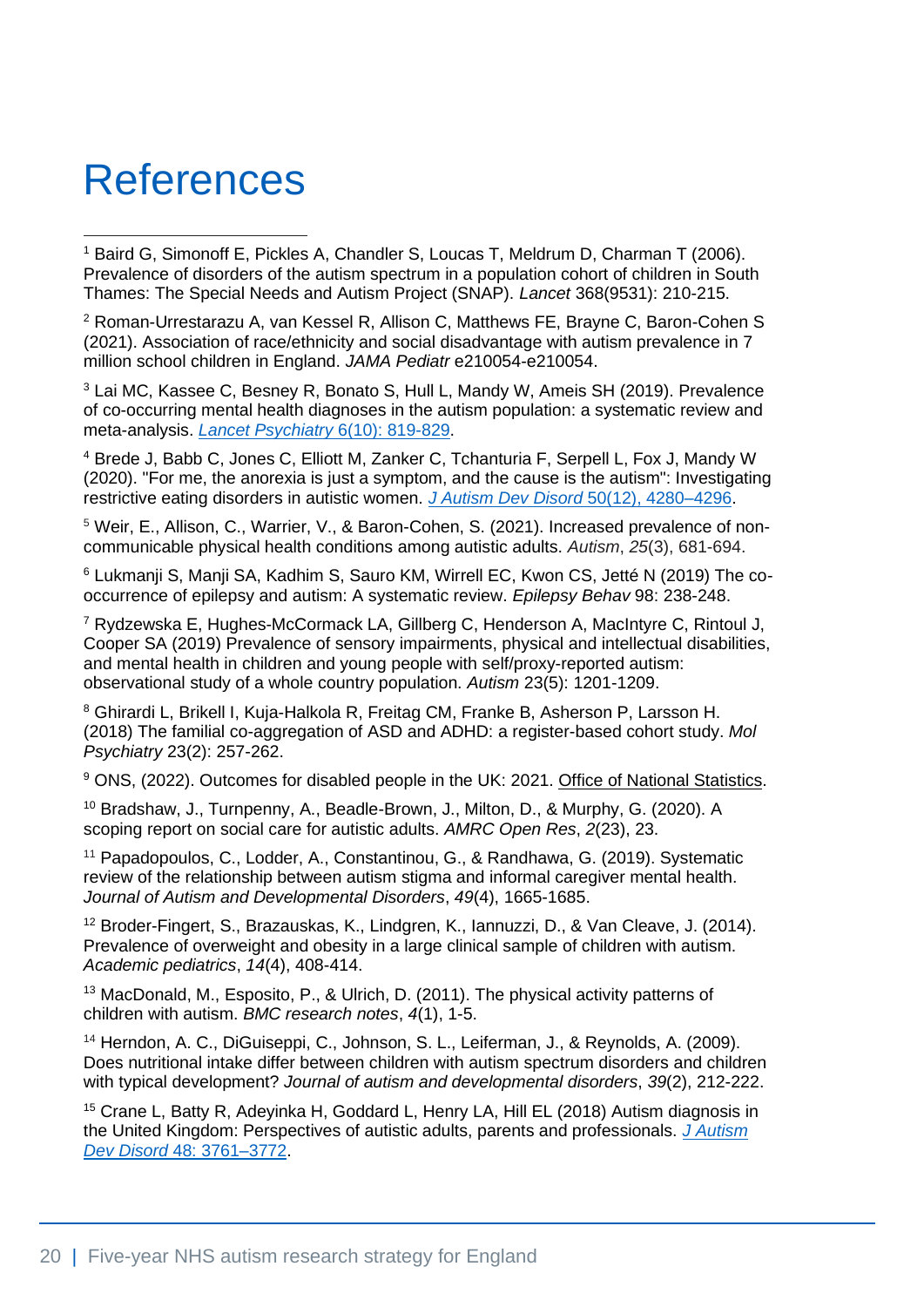<sup>16</sup> Crane L, Chester JW, Goddard L, Henry LA, Hill E (2015) Experiences of autism diagnosis: A survey of over 1000 parents in the United Kingdom. *Autism* [20\(2\): 153-162.](https://journals.sagepub.com/doi/10.1177/1362361315573636)

<sup>17</sup> Jones L, Goddard L Hill EL, Henry LA, Crane L (2014). Experiences of receiving a diagnosis of autism spectrum disorder: A survey of adults in the United Kingdom. *[J Autism](https://link.springer.com/article/10.1007%2Fs10803-014-2161-3)  [Dev Disord](https://link.springer.com/article/10.1007%2Fs10803-014-2161-3)* 44*:* 3033–3044.

<sup>18</sup> Beresford B, Mukherjee S, Mayhew E, Heavy E, Park A-La, Stuttard L, Allgar V, Knapp M (2020). Evaluating specialist autism teams' provision of care and support for autistic adults without learning disabilities: the SHAPE mixed-methods study. *[HS&DR](https://www.journalslibrary.nihr.ac.uk/hsdr/hsdr08480#/abstract)* 8(48).

<sup>19</sup> Raymaker, D. M., McDonald, K. E., Ashkenazy, E., Gerrity, M., Baggs, A. M., Kripke, C., Hourston, S., & Nicolaidis, C. (2017). Barriers to healthcare: Instrument development and comparison between autistic adults and adults with and without other disabilities. *Autism: the international journal of research and practice*, *21*(8), 972–984. <https://doi.org/10.1177/1362361316661261>

<sup>20</sup> Hirvikoski T, Mittendorfer-Rutz E, Boman M, Larsson H, Lichtenstein P, Bölte S (2016). Premature mortality in autism spectrum disorder. *Br J Psychiatry* 208(3): 232-238.

<sup>21</sup> Kõlves K, Fitzgerald C, Nordentoft M, Wood SJ, Erlangsen A. Assessment of Suicidal Behaviors Among Individuals With Autism Spectrum Disorder in Denmark. *JAMA Netw Open.* 2021;4(1):e2033565. doi:10.1001/jamanetworkopen.2020.33565

<sup>22</sup> Buescher AV, Cidav Z, Knapp M, Mandell DS (2014). Costs of autism spectrum disorders in the United Kingdom and the United States. *JAMA Pediatr* 168(8): 721-728.

<sup>23</sup> DHSC (2010) [Fulfilling and rewarding lives: the strategy for adults with autism in England](http://www.gov.uk/government/news/fulfilling-and-rewarding-lives-the-strategy-for-adults-with-autism-in-england) [News Release].

<sup>24</sup> DHSC (2014) ['Think Autism': an update to the government adult autism strategy.](http://www.gov.uk/government/publications/think-autism-an-update-to-the-government-adult-autism-strategy)

<sup>25</sup> BBC (2016) [People with autism 'die younger' warns charity.](http://www.bbc.co.uk/news/health-35833997)

<sup>26</sup> DHSC (2018) [Think Autism strategy: governance refresh 2018.](http://www.gov.uk/government/publications/think-autism-strategy-governance-refresh-2018)

 $27$  DHSC (2021). The national strategy for autistic children, young people and adults: 2021 -2026

<sup>28</sup> NHS England (2015). Building the Right Support: A national plan to develop community services and close inpatient facilities for people with a learning disability and/or autism who [display behaviour that challenges, including those with a mental health condition.](http://www.england.nhs.uk/learning-disabilities/natplan)

<sup>30</sup> Dawes M, Summerskill W, Glasziou P, Cartabellotta A, Martin J, Hopayian K, Osborne J (2005) Sicily statement on evidence-based practice. *BMC Med Educ* 5(1): 1-7.

<sup>31</sup> Lewis, S. J., & Orland, B. I. (2004). The importance and impact of Evidence Based Medicine. *Journal of Managed Care Pharmacy*, *10*(5 Supp A), S3-S5.

<sup>32</sup> Pellicano E, Dinsmore A, Charman T (2014) What should autism research focus upon? Community views and priorities from the United Kingdom. *Autism* 18(7): 756-770.

<sup>33</sup> James Lind Alliance Autism Priority Setting Partnership (2016). Autism top ten research [priorities. James Lind Alliance.](https://www.jla.nihr.ac.uk/priority-setting-partnerships/autism/top-10-priorities/)

<sup>34</sup> Warner G, Cooper, H, Cusack J (2019). A review of the autism research funding landscape in the United Kingdom. London: Autistica.

<sup>35</sup> Green J. Garg S (2018) Annual Research Review: the state of autism intervention science: progress, target psychological and biological mechanisms and future prospects. *J Child Psychol Psychiatry* 59(4): 424-443.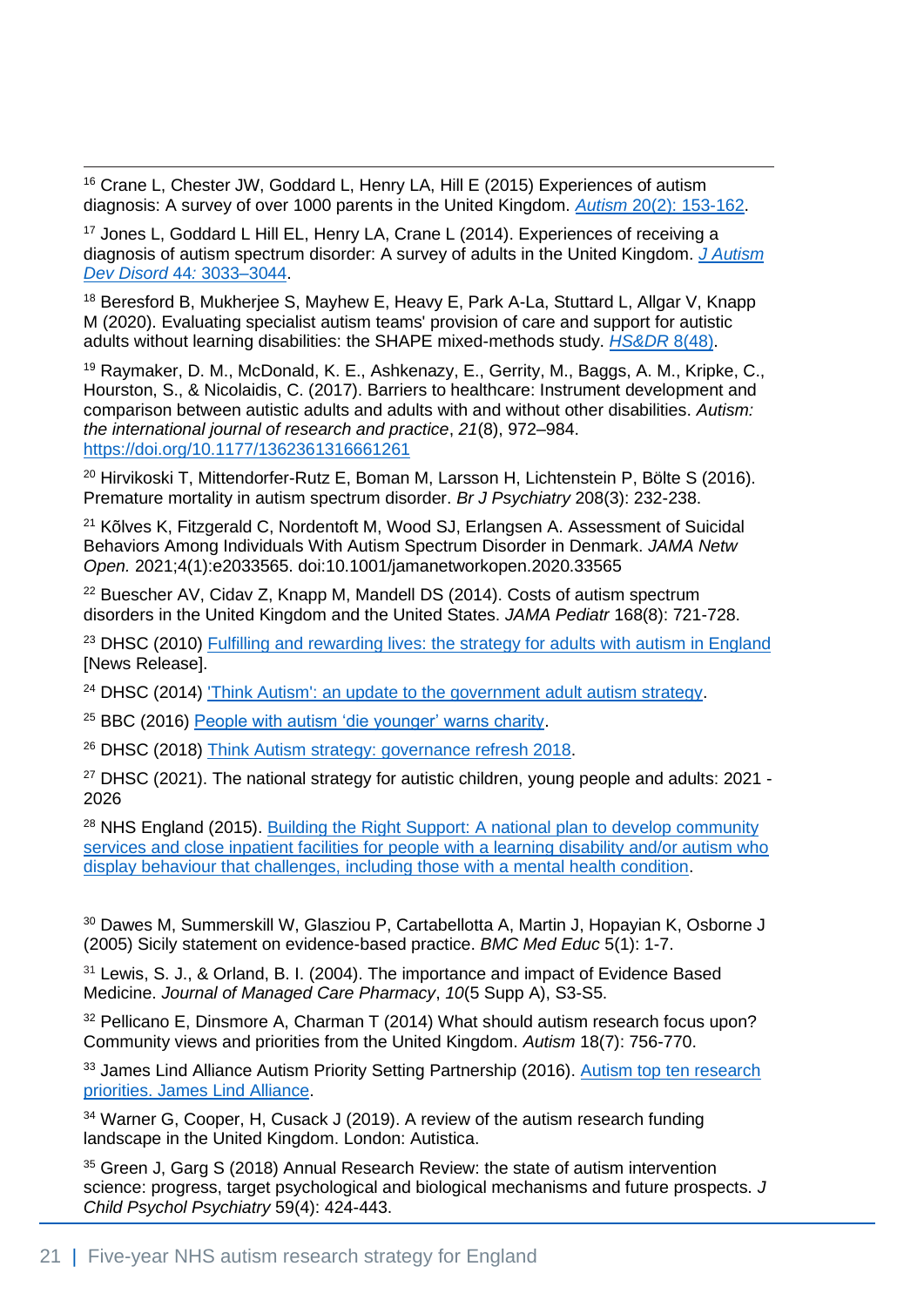<sup>36</sup> Bottema‐Beutel K, Crowley S, Sandbank M, Woynaroski TG (2021). Research review: Conflicts of interest (COIs) in autism early intervention research–a meta‐analysis of COI influences on intervention effects. *J Child Psychol Psychiatry* 62(1): 5-15.

<sup>37</sup> French L, Kennedy EM (2018) Annual research review: Early intervention for infants and young children with, or at‐risk of, autism spectrum disorder: a systematic review. *[J Child](https://acamh.onlinelibrary.wiley.com/doi/10.1111/jcpp.12828)  [Psychol Psychiatry](https://acamh.onlinelibrary.wiley.com/doi/10.1111/jcpp.12828)* 59(4): 444-456.

<sup>38</sup> Bottema-Beutel, K., Crowley, S., Sandbank, M. and Woynaroski, T.G. (2021), Research Review: Conflicts of Interest (COIs) in autism early intervention research – a meta-analysis of COI influences on intervention effects. J. Child Psychol. Psychiatr., 62: 5-15. <https://doi.org/10.1111/jcpp.13249>

<sup>39</sup> Hanson, E., Kalish, L. A., Bunce, E., Curtis, C., McDaniel, S., Ware, J., & Petry, J. (2007). Use of complementary and alternative medicine among children diagnosed with autism spectrum disorder. *Journal of autism and developmental disorders*, *37*(4), 628-636.

<sup>40</sup> Greenhalgh, T., Papoutsi, C. Studying complexity in health services research: desperately seeking an overdue paradigm shift. *BMC Med,* 16**,** 95

<sup>41</sup> Anderson R (2008) New MRC guidance on evaluating complex interventions. *BMJ* 338: a1937.

42 Skivington, K., Matthews, L., Simpson, S. A., Craig, P., Baird, J., Blazeby, J. M., ... & Moore, L. (2021). A new framework for developing and evaluating complex interventions: update of Medical Research Council guidance. *BMJ*, *374*.

<sup>43</sup> Ogilvie D, Adams J, Bauman A, Gregg EW, Panter J, Siegel KR, White M (2020). Using natural experimental studies to guide public health action: turning the evidence-based medicine paradigm on its head. *J Epidemiol Commun Health* 74(2): 203-208.

<sup>44</sup> Baicker, K., & Chandra, A. (2017). Evidence-based health policy. *N Engl J Med*, *377*(25), 2413-2415.

<sup>45</sup> Fletcher-Watson S, Adams J, Brook K, Charman T, Crane L, Cusack J, Leekam S, Milton D, Parr JR, Pellicano E (2019) Making the future together: Shaping autism research through meaningful participation. *Autism* [23\(4\), 943–953.](https://doi.org/10.1177/1362361318786721)

<sup>46</sup> Fletcher-Watson S, Brook K, Hallett S, Murray F, Crompton CJ (2021).Inclusive practices for neurodevelopmental research. *Curr Dev Disord Rep* 1-10.

<sup>47</sup> Embracing Complexity Coalition (2019). Embracing Complexity: Towards New Approaches for Supporting People with Neurodevelopmental Conditions. Autistica: London

<sup>48</sup> Whitehouse A, Varcin K, Waddington H, Sulek R, Bent C, Ashburner J, Trembath D (2021) *Interventions for children on the autism spectrum: A synthesis of research evidence*. Brisbane: Autism CRC.